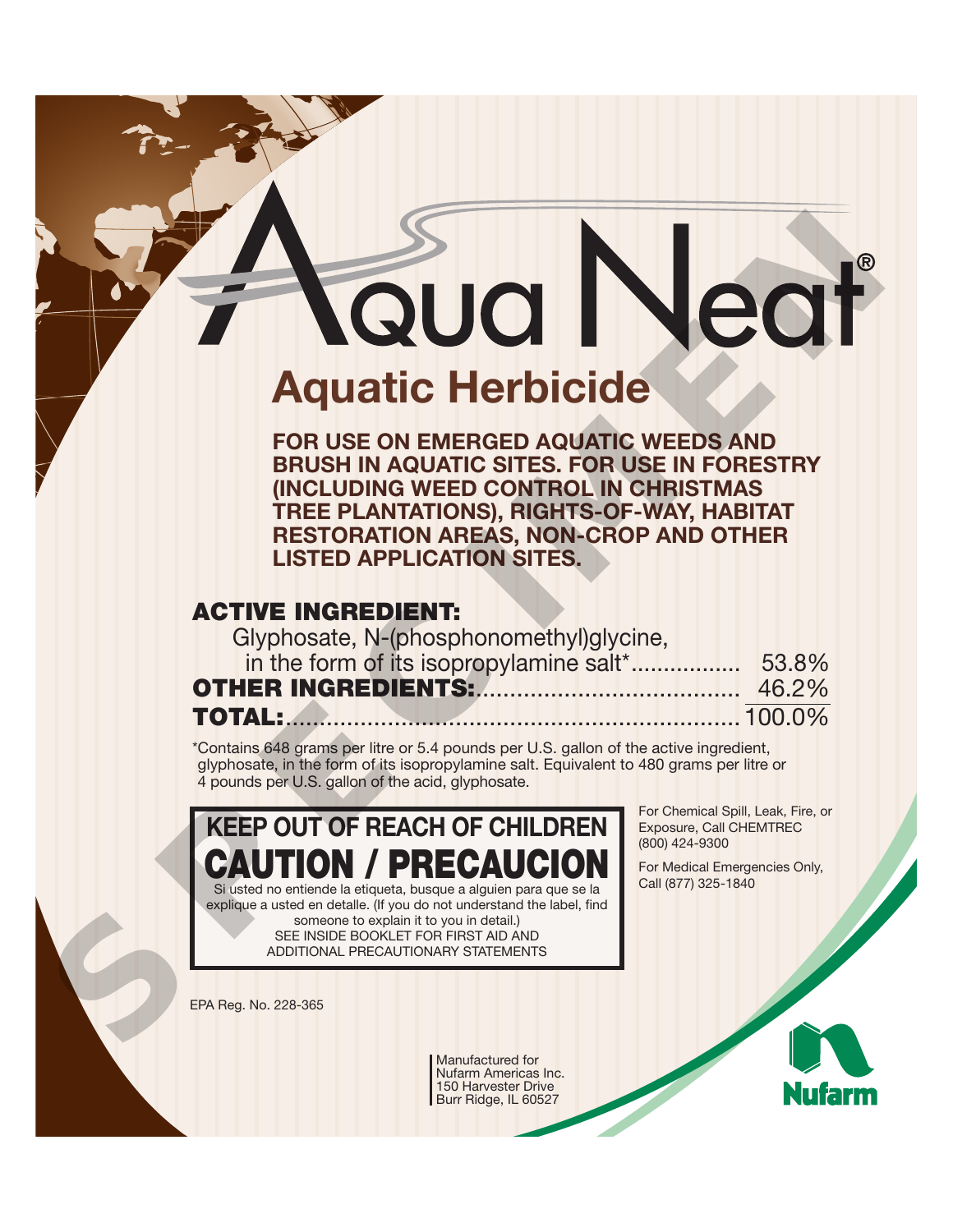# **PRECAUTIONARY STATEMENTS HAZARDS TO HUMANS AND DOMESTIC ANIMALS CAUTION / PRECAUCION**

Harmful if inhaled. Avoid breathing spray mist. Remove contaminated clothing and wash clothing before reuse. Wash thoroughly with soap and water after handling.

|                                | <b>FIRST AID</b>                                                                                                                                                                                                                                                                                                                                                                                                                                                                                                  |
|--------------------------------|-------------------------------------------------------------------------------------------------------------------------------------------------------------------------------------------------------------------------------------------------------------------------------------------------------------------------------------------------------------------------------------------------------------------------------------------------------------------------------------------------------------------|
| <b>IF INHALED</b>              | · Move person to fresh air.<br>. If person is not breathing, call 911 or an ambulance, then give artificial respiration, preferably by mouth-to-mouth,<br>if possible.<br>• Call a poison control center or doctor for further treatment advice.                                                                                                                                                                                                                                                                  |
|                                | <b>HOT LINE NUMBER</b>                                                                                                                                                                                                                                                                                                                                                                                                                                                                                            |
|                                | Have the product container or label with you when calling a poison control center or doctor, or going for treatment.<br>You may also contact 1-877-325-1840 for emergency medical treatment information.                                                                                                                                                                                                                                                                                                          |
| separately from other laundry. | PERSONAL PROTECTIVE EQUIPMENT (PPE):<br>Applicators and other handlers must wear long-sleeved shirt and long pants and shoes plus socks. Discard clothing and other absorbent<br>materials that have been drenched or heavily contaminated with this product's concentrate. Do not reuse them. Follow manufacturer's<br>instructions for cleaning/maintaining PPE. If no such instructions for washables exists, use detergent and hot water. Keep and wash PPE                                                   |
|                                | Engineering Control Statements: When handlers use closed systems, enclosed cabs, or aircraft in a manner that meets the requirements<br>listed in Worker Protection Standard (WPS) for agricultural pesticides [40 CFR 170.240 (d)], the handler PPE requirements may be reduced<br>or modified as specified in the WPS.                                                                                                                                                                                          |
|                                | <b>USER SAFETY RECOMMENDATIONS</b>                                                                                                                                                                                                                                                                                                                                                                                                                                                                                |
| <b>Users Should:</b>           |                                                                                                                                                                                                                                                                                                                                                                                                                                                                                                                   |
|                                | . Wash hands before eating, drinking, chewing gum, using tobacco, or using the toilet.<br>. Remove clothing immediately if pesticide gets inside. Then wash thoroughly and put on clean clothing.                                                                                                                                                                                                                                                                                                                 |
|                                | <b>ENVIRONMENTAL HAZARDS</b>                                                                                                                                                                                                                                                                                                                                                                                                                                                                                      |
|                                | For aquatic uses, do not contaminate water when disposing of equipment washwaters. Treatment of aquatic weeds can result in oxygen<br>depletion or loss due to decomposition of dead plants. This oxygen loss can cause fish suffocation.                                                                                                                                                                                                                                                                         |
| mark.                          | For terrestrial uses, do not apply directly to water, to areas where surface water is present or to intertidal areas below the mean high water                                                                                                                                                                                                                                                                                                                                                                    |
| rinsate.                       | In case of, SPILL OR LEAK, soak up and remove to a landfill. Do not contaminate water when disposing of equipment washwaters or                                                                                                                                                                                                                                                                                                                                                                                   |
|                                | <b>PHYSICAL OR CHEMICAL HAZARDS</b>                                                                                                                                                                                                                                                                                                                                                                                                                                                                               |
| lined steel containers.        | Spray solutions of this product should be mixed, stored and applied using only stainless steel, aluminum, fiberglass, plastic and plastic-                                                                                                                                                                                                                                                                                                                                                                        |
|                                | DO NOT MIX, STORE OR APPLY THIS PRODUCT OR SPRAY SOLUTIONS OF THIS PRODUCT IN GALVANIZED STEEL OR UNLINED<br>STEEL (EXCEPT STAINLESS STEEL) CONTAINERS OR SPRAY TANKS. This product or spray solutions of this product react with such<br>containers and tanks to produce hydrogen gas which may form a highly combustible gas mixture. This gas mixture could flash or explode,<br>causing serious personal injury, if ignited by open flame, spark, welder's torch, lighted cigarette or other ignition source. |
|                                | <b>DIRECTIONS FOR USE</b>                                                                                                                                                                                                                                                                                                                                                                                                                                                                                         |
|                                | It is a violation of Federal law to use this product in a manner inconsistent with its labeling.                                                                                                                                                                                                                                                                                                                                                                                                                  |
|                                | Read the entire label before using this product. Use strictly in accordance with label precautionary statements and directions.                                                                                                                                                                                                                                                                                                                                                                                   |
|                                |                                                                                                                                                                                                                                                                                                                                                                                                                                                                                                                   |

#### **PERSONAL PROTECTIVE EQUIPMENT (PPE):**

# **USER SAFETY RECOMMENDATIONS**

#### **Users Should:**

- Wash hands before eating, drinking, chewing gum, using tobacco, or using the toilet.
- Remove clothing immediately if pesticide gets inside. Then wash thoroughly and put on clean clothing.

# **ENVIRONMENTAL HAZARDS**

# **PHYSICAL OR CHEMICAL HAZARDS**

# **DIRECTIONS FOR USE**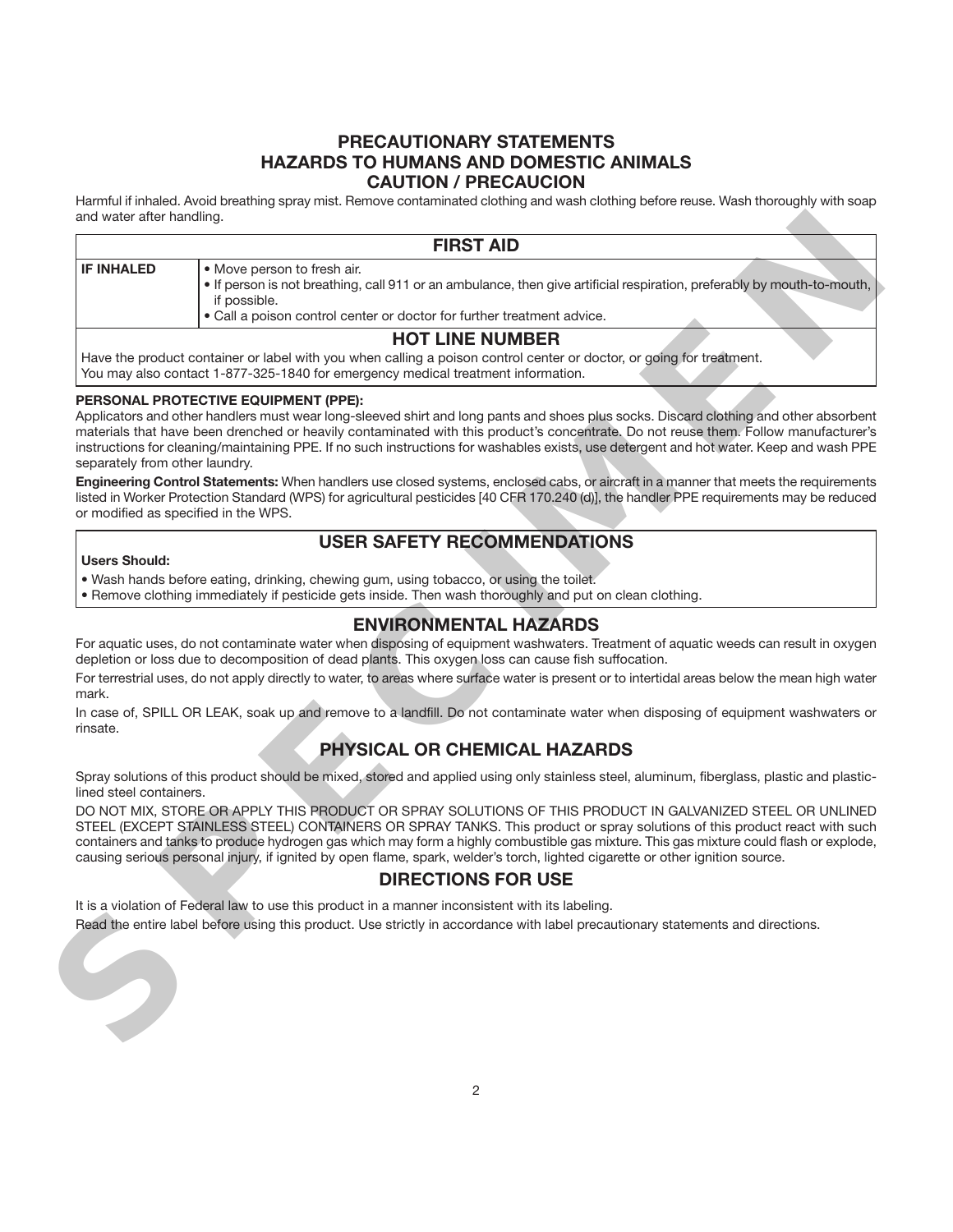# **AGRICULTURAL USE REQUIREMENTS**

Use this product only in accordance with its labeling and with the Worker Protection Standard, 40 CFR Part 170. This Standard contains requirements for the protection of agricultural workers on farms, forests, nurseries, and greenhouses, and handlers of agricultural pesticides. It contains requirements for training decontamination, notification, and emergency assistance. It also contains specific instructions and exceptions pertaining to the statements on this label about personal protection equipment (PPE) and Restricted-Entry Interval. The requirements in this box only apply to uses of this product that are covered by the Worker Protection Standard.

Do not enter or allow worker entry into treated areas during the Restricted-Entry Interval (REI) of 12 hours.

PPE required for early entry to treated areas that is permitted under the Worker Protection Standard and that involves contact with anything that has been treated, such as plants, soil, or water, is: coveralls, shoes plus socks, and chemical-resistant gloves Category A (such as butyl rubber, natural rubber, neoprene rubber or nitrile rubber) > 14 mils.

# **NON-AGRICULTURAL USE REQUIREMENTS**

The requirements in this box apply to uses of this product that are NOT within the scope of the Worker Protection Standard for agricultural pesticides (40 CFR Part 170). The WPS applies when this product is used to produce agricultural plants on farms, forests, nurseries or greenhouses. Keep people and pets off treated areas until spray solution has dried to prevent transfer of this product onto desirable vegetation.

# **PRODUCT INFORMATION**

DO NOT APPLY THIS PRODUCT USING AERIAL SPRAY EQUIPMENT EXCEPT UNDER CONDITIONS AS SPECIFIED WITHIN THIS LABEL OR CURRENT SUPPLEMENTAL LABELING ISSUED BY MANUFACTURER.

This product, a water-soluble liquid, mixes readily with water and nonionic surfactant to be applied as a foliar spray after dilution and thoroughly mixing with water in accordance with label instructions for the control or destruction of many herbaceous and woody plants. Always use the higher rate of this product per acre within the specified range when vegetation is heavy or dense. When treating dense multi-canopied sites or woody vegetation or difficult-to-control herbaceous or woody plants.

This product moves through the plant from the point of foliage contact to and into the root system. Visible effects on most annual weeds occur within 2 to 4 days but on most perennial brush species may not occur for 7 days or more. Extremely cool or cloudy weather following treatment may slow the activity of this product and delay visual effects of control. Visible effects are a gradual wilting and yellowing of the plant which advances to complete browning of above-ground growth and deterioration of underground plant parts.

Unless otherwise directed on this label, delay application until vegetation has emerged and reached the stages described for control of such vegetation under the "WEEDS CONTROLLED" section of this label.

Unemerged plants arising from unattached underground rhizomes or root stocks of perennials or brush will not be affected by the spray and will continue to grow. For this reason best control of most perennial weeds or brush is obtained when treatment is made at late growth stages approaching maturity.

Always use the higher rate of this product per acre within the specified range when vegetation is heavy or dense.

Do not treat weeds or brush under poor growing conditions such as drought stress, disease or insect damage, as reduced control may result. Reduced results may also occur when treating weeds or brush heavily covered with dust.

Reduced control may result when applications are made to any weed or brush species that have been mowed, grazed or cut, and have not been allowed to regrow to the recommended stage for treatment.

Rainfall or irrigation occurring within 6 hours after application may reduce effectiveness. Heavy rainfall or irrigation within 2 hours after application may wash the product off the foliage and a repeat treatment may be required.

Mixing this product with herbicides or other materials not instructed in this label may result in reduced performance. However, unless otherwise prohibited on this label or the label of an intended tank mix product may be applied in combination with any herbicide registered for the same site, timing, and method of application. Observe the most restrictive label statements of various tank mix products used. TO THE FULLEST EXTENT PERMITTED BY LAW, BUYER AND ALL USERS ARE RESPONSIBLE FOR ALL LOSS OR DAMAGE IN CONNECTION WITH THE USE OR HANDLING OF MIXTURES OF THIS PRODUCT OR OTHER MATERIALS THAT ARE NOT EXPRESSLY SPECIFIED IN THIS LABEL. The<br>minimizer and consense participal the statement in the bit show that the minimizer and prevents are been allowed to the statement of the statement of the statement of the statement of the statement of the statement of

For best results, spray coverage should be uniform and complete. Do not spray weed foliage to the point of runoff.

When this product comes in contact with soil (on the soil surface or as suspended soil or sediment in water) it is bound to soil particles. Under labeled use situations, once this product is bound to soil particles, it is not available for plant uptake and will not harm off-site vegetation where roots grow into the treatment area or if the soil is transported off-site. Under labeled use conditions, the strong affinity of this product to soil particles prevents this product from leaching out of the soil profile and entering ground water. The affinity between this product and soil particles remains until this product is degraded, which is primarily a biological degradation process carried out under both aerobic and anaerobic conditions by soil micro flora.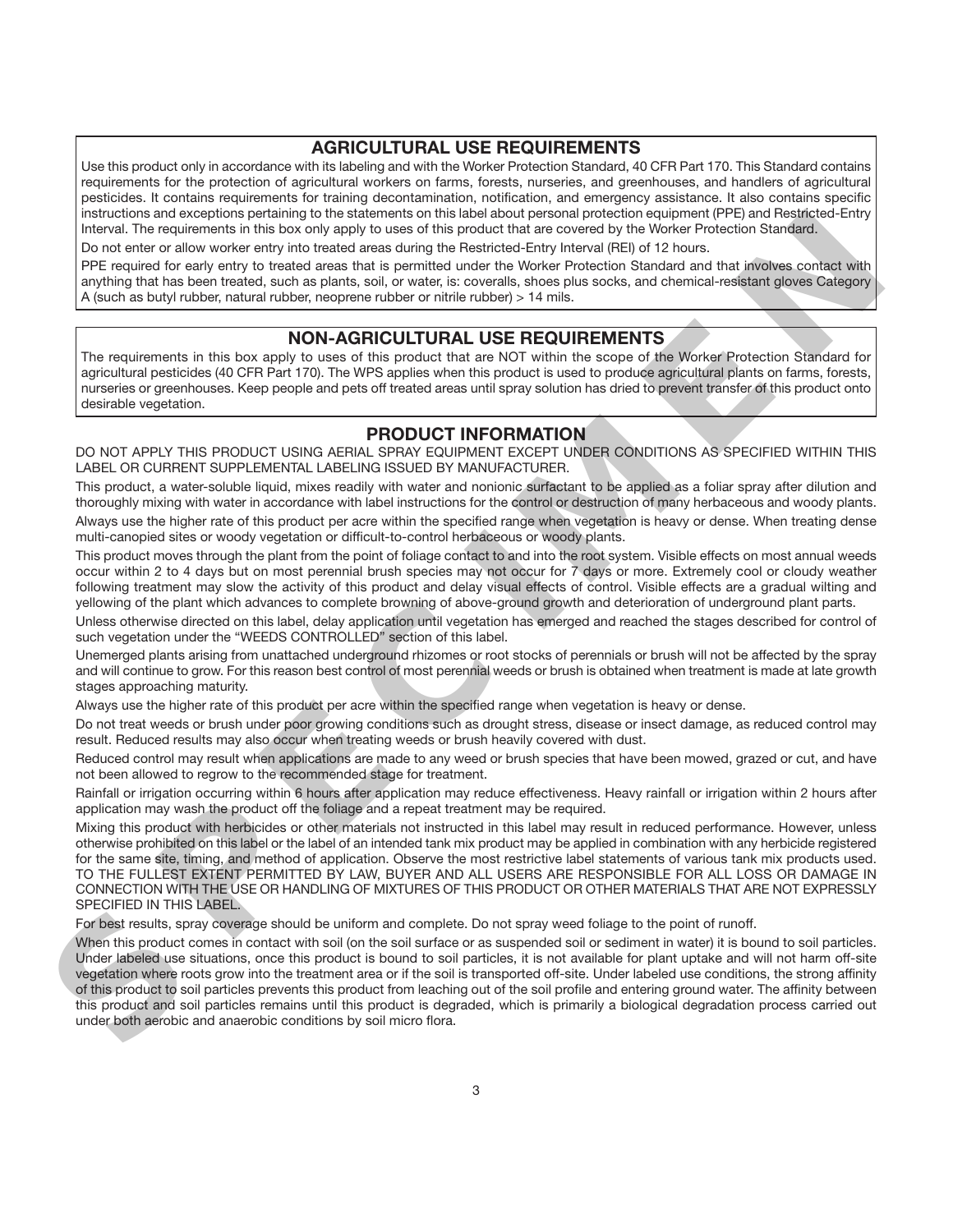This product does not provide residual weed control. For subsequent residual weed control, follow a label-approved herbicide program. Read and carefully observe the cautionary statements and all other information appearing on the labels of all herbicides used. Read "**WARRANTY DISCLAIMER**" and "**LIMITATION OF LIABILITY**" before buying or using. If items are not acceptable, return at once unopened. Buyer and all users are responsible for all loss or damage in connection with the use of handling of mixtures of this product or other materials that are not expressly specified in this label.

For more product information, call toll-free 1 -800-852-5234.

#### **ATTENTION**

AVOID CONTACT WITH FOLIAGE, GREEN STEMS, EXPOSED NON-WOODY ROOTS, OR FRUIT OF CROPS, DESIRABLE PLANTS AND TREES, SINCE SEVERE INJURY OR DESTRUCTION MAY RESULT. AVOID DRIFT. EXTREME CARE MUST BE USED WHEN APPLYING THIS PRODUCT TO PREVENT INJURY TO DESIRABLE PLANTS AND CROPS.

Do not allow the herbicide solution to mist, drip, drift or splash onto desirable vegetation since minute quantities of this product can cause severe damage or destruction to the crop, plants or other areas on which treatment was not intended. The likelihood of plant or crop injury occurring from the use of this product is greatest when winds are gusty or in excess of 5 miles per hour or when other conditions, including lesser wind velocities, will allow spray drift to occur. When spraying, avoid combinations of pressure and nozzle type that will result in splatter or fine particles (mist) which are likely to drift. AVOID APPLYING AT EXCESSIVE SPEED OR PRESSURE. For more penaltr internation, can call and is a state of **ATTENTION**<br>
ANTENTION comparisons and the state of the state of the state of the state of the state of the state of the state of the state of the state of the stat

NOTE: Use of this product in any manner not consistent with this label may result in injury to persons, animals or crops, or other unintended consequences. When not in use, keep container closed to prevent spills and contamination.

#### **MIXING AND APPLICATION INSTRUCTIONS**

APPLY THESE SPRAY SOLUTIONS IN PROPERLY MAINTAINED AND CALIBRATED EQUIPMENT CAPABLE OF DELIVERING DESIRED VOLUMES. HAND-GUN APPLICATIONS SHOULD BE PROPERLY DIRECTED TO AVOID SPRAYING DESIRABLE PLANTS. NOTE: REDUCED RESULTS MAY OCCUR IF WATER CONTAINING SOIL IS USED, SUCH AS WATER FROM PONDS AND UNLINED DITCHES.

#### **TANK MIXTURES**

Always predetermine the compatibility of labeled tank mixtures of this product with water carrier by mixing small proportional quantities in advance. Mix labeled tank mixtures of this product with water as follows:

- 1. Place a 20 to 35 mesh screen or wetting basket over filling port.
- 2. Through the screen, fill the spray tank one-half full with water and start agitation.
- 3. If a wettable powder is used, make a slurry with the water carrier, and add it SLOWLY through the screen into the tank. Continue agitation.
- 4. If a flowable formulation is used, premix one part flowable with one part water. Add diluted mixture SLOWLY through the screen into the tank. Continue agitation.
- 5. If an emulsifiable concentrate formulation is used, premix one part emulsifiable concentrate with two parts water. Add diluted SLOWLY through the screen into the tank. Continue agitation.
- 6. Continue filling the spray tank with water and add the required amount of this product near the end of the filling process.
- 7. Where nonionic surfactant is recommended, add this to the spray tank before completing the filling process.
- 8. Add individual formulations to the spray tank as follows: wettable powder, flowable, emulsifiable concentrate, drift control additive, water soluble liquid followed by surfactant.

Maintain good agitation at all times until the contents of the tank are sprayed. If the spray mixture is allowed to settle, thorough agitation is required to resuspend the mixture before spraying is resumed. To prevent or minimize foam, avoid the use of mechanical agitators, place the filling hose below the surface of the spray solution, terminate by-pass and return lines at the bottom of the tank and if needed use an approved anti-foam or defoaming agent.

Screen size in nozzle or line strainers should be no finer than 50 mesh. Carefully select proper nozzle to avoid spraying a fine mist. For best results with conventional ground application equipment, use flat fan nozzles.

Clean sprayer and parts immediately after using this product by thoroughly flushing with water.

For best results with conventional ground application equipment, use flat fan nozzles. Check for even distribution of spray droplets.

When using this product, mix 2 or more quarts of a nonionic surfactant per 100 gallons of spray solution. Use a nonionic surfactant labeled for use with herbicides. The surfactant must contain 50 percent or more active ingredient.

Always read and follow the manufacturer's surfactant label instructions for best results.

These surfactants should not be used in excess of 1 quart per acre when making broadcast applications.

Colorants or marking dyes approved for use with herbicides may be added to spray mixtures of this product. Colorants or dyes used in spray solutions of this product may reduce performance, especially at lower rates or dilutions. Use colorants or dyes according to the manufacturer's label instructions.

Clean sprayer and parts immediately after using this product by thoroughly flushing with water and dispose of rinsate according to labeled use or disposal instructions.

Carefully observe all cautionary statements and other information appearing in the surfactant label.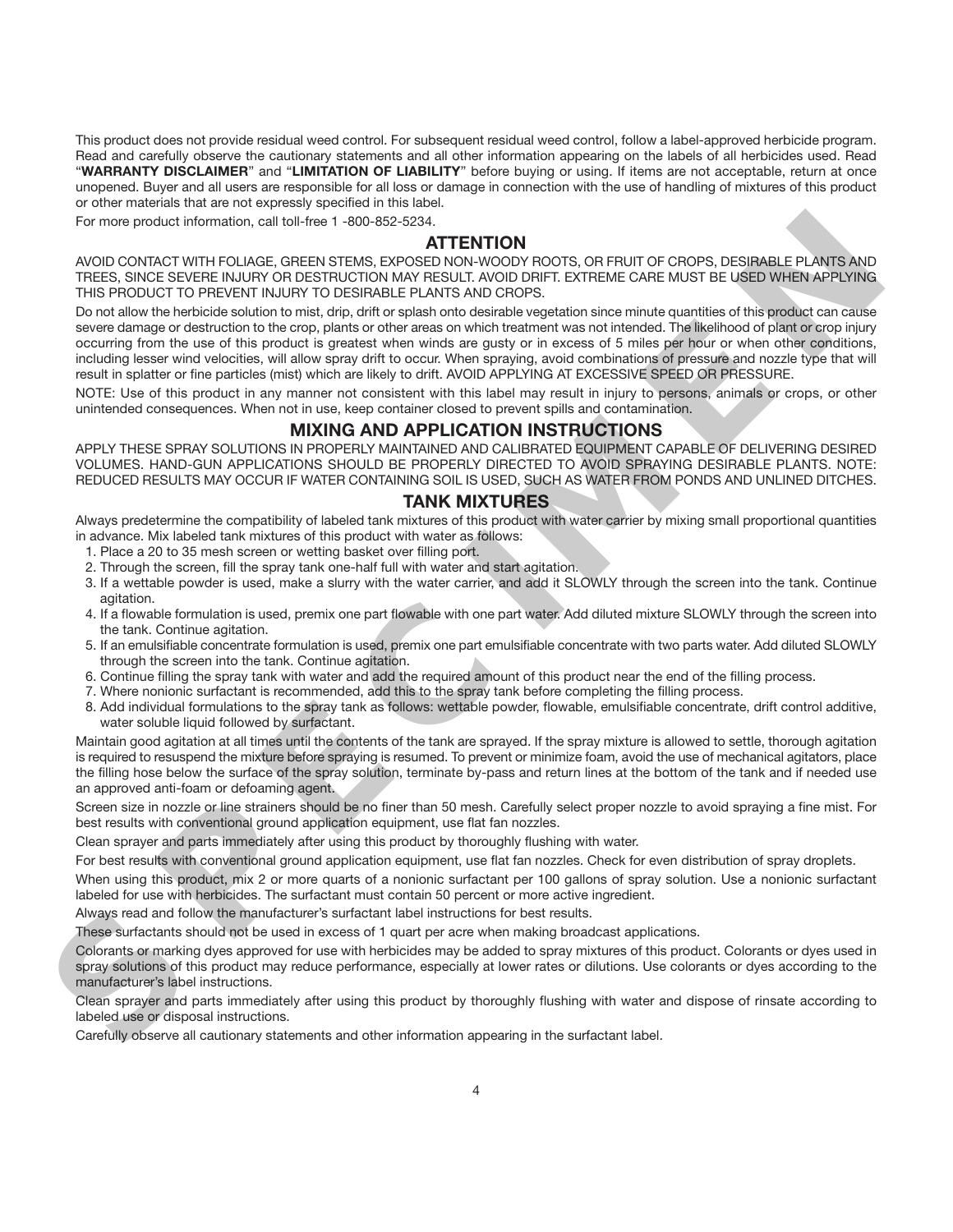# **APPLICATION EQUIPMENT AND TECHNIQUES**

This product may be applied with the following application equipment:

**Aerial -** Fixed Wing and Helicopter

#### **Broadcast Spray**

**Controlled Droplet Applicator (CDA) -** Hand-held or boom-mounted applicators which produce a spray consisting of a narrow range of droplet sizes.

**Hand-Held and High-Volume Spray Equipment\* -** Knapsack and backpack sprayers, pump-up pressure sprayers, handguns, handwands, lances and other hand-held and motorized spray equipment used to direct the spray onto weed foliage.

\*This product is not registered in California or Arizona for use in mistblowers.

**Selective Equipment -** Recirculating sprayers and wiper applicators. See the appropriate part of this section for specific instructions and rates of application.

# **APPLICATION INFORMATION**

Observe the following directions to minimize off-site movement during aerial application of this herbicide. Minimization of off-site movement is the responsibility of the grower, Pest Control Advisor, and aerial applicator.

# **AERIAL EQUIPMENT**

Use the specified rates of this product and surfactant in 3 to 20 gallons of water per acre as a broadcast spray, unless otherwise specified. See the "WEEDS CONTROLLED" section of this label for specific rates. Unless otherwise specified, do not exceed 1.5 pints per acre. Aerial applications of this product may only be made as specified in this label.

AVOID DRIFT - DO NOT APPLY DURING LOW-LEVEL INVERSION CONDITIONS, WHEN WINDS ARE GUSTY OR UNDER ANY OTHER CONDITION WHICH WILL ALLOW DRIFT. DRIFT MAY CAUSE DAMAGE TO ANY VEGETATION CONTACTED TO WHICH TREATMENT IS NOT INTENDED. TO PREVENT INJURY TO ADJACENT DESIRABLE VEGETATION, APPROPRIATE BUFFER ZONES MUST BE MAINTAINED.

Coarse sprays are less likely to drift; therefore, do not use nozzles or nozzle configurations which dispense spray as fine spray droplets. Do not angle nozzles forward into the airstream and do not increase spray volume by increasing nozzle pressure above the manufacturer's instructions.

Drift control additives may be used. When a drift control additive is used, read and carefully observe the precautionary statements and all other information appearing in the additive label.

**Ensure uniform application** - To avoid streaked, uneven or overlapped application, use appropriate marking devices.

Thoroughly wash aircraft, especially landing gear, after each day of spraying to remove residues of this product accumulated during spraying or from spills. PROLONGED EXPOSURE OF THIS PRODUCT TO UNCOATED STEEL SURFACES MAY RESULT IN CORROSION AND POSSIBLE FAILURE OF THE PART. LANDING GEAR ARE MOST SUSCEPTIBLE. The maintenance of an organic coating (paint) which meets aerospace specification MIL-C-38413 may prevent corrosion.

For use of this product by air in California see additional instructions in "FOR AERIAL APPLICATION IN CALIFORNIA ONLY" Section.

# **FOR AERIAL APPLICATION IN CALIFORNIA ONLY**

EXTREME CARE MUST BE EXERCISED TO AVOID CONTACT OF SPRAY WITH FOLIAGE, GREEN STEMS, OR FRUIT OF DESIRABLE CROPS, PLANTS, TREES, OR OTHER DESIRABLE VEGETATION SINCE SEVERE DAMAGE OR DESTRUCTION MAY RESULT.

#### **Written Directions**

A written direction MUST be submitted by or on behalf of the applicator to the Fresno County Agricultural Commissioner 24 hours prior to the application. This written direction MUST state the proximity of surrounding crops, and that conditions of each manufacturer's applicable product label(s) and this label have been satisfied.

#### **Aerial Applicator Training and Equipment**

Aerial application of this herbicide is limited to pilots who have successfully completed a Fresno County Agricultural Commissioner and California Department of Pesticide Regulation approved training program for aerial application of herbicides. All aircraft must be inspected, critiqued in flight, and certified at a Fresno County Agricultural Commissioner approved fly-in. Test and calibrate spray equipment at intervals sufficient to insure that proper rates of herbicides and adjuvants are being applied during commercial use. Applicator must document such calibrations and testing. Demonstration of performance at Fresno County Agricultural Commissioner approved "fly-ins" constitutes such documentation, or other written records showing calculations and measurements of flight and spray parameters acceptable to the Fresno County Agricultural Commissioner. Controlled Dependent Application (160)-11 michales of boost-noting and the specified particle is a specified at the specified of the specified of the specified of the specified of the specified of the specified of the spec

#### **Application at night**

Do not apply this product by air earlier than 30 minutes prior to sunrise and/or later than 30 minutes after sunset without prior permission from the Fresno County Agricultural Commissioner.

#### **Aquatic and Other Noncrop Sites**

When applied as directed and under the conditions described in the "Weeds Controlled" section of the label booklet for this product, this herbicide will control or partially control the labeled weeds growing in the following industrial, recreational and public areas, or other similar sites.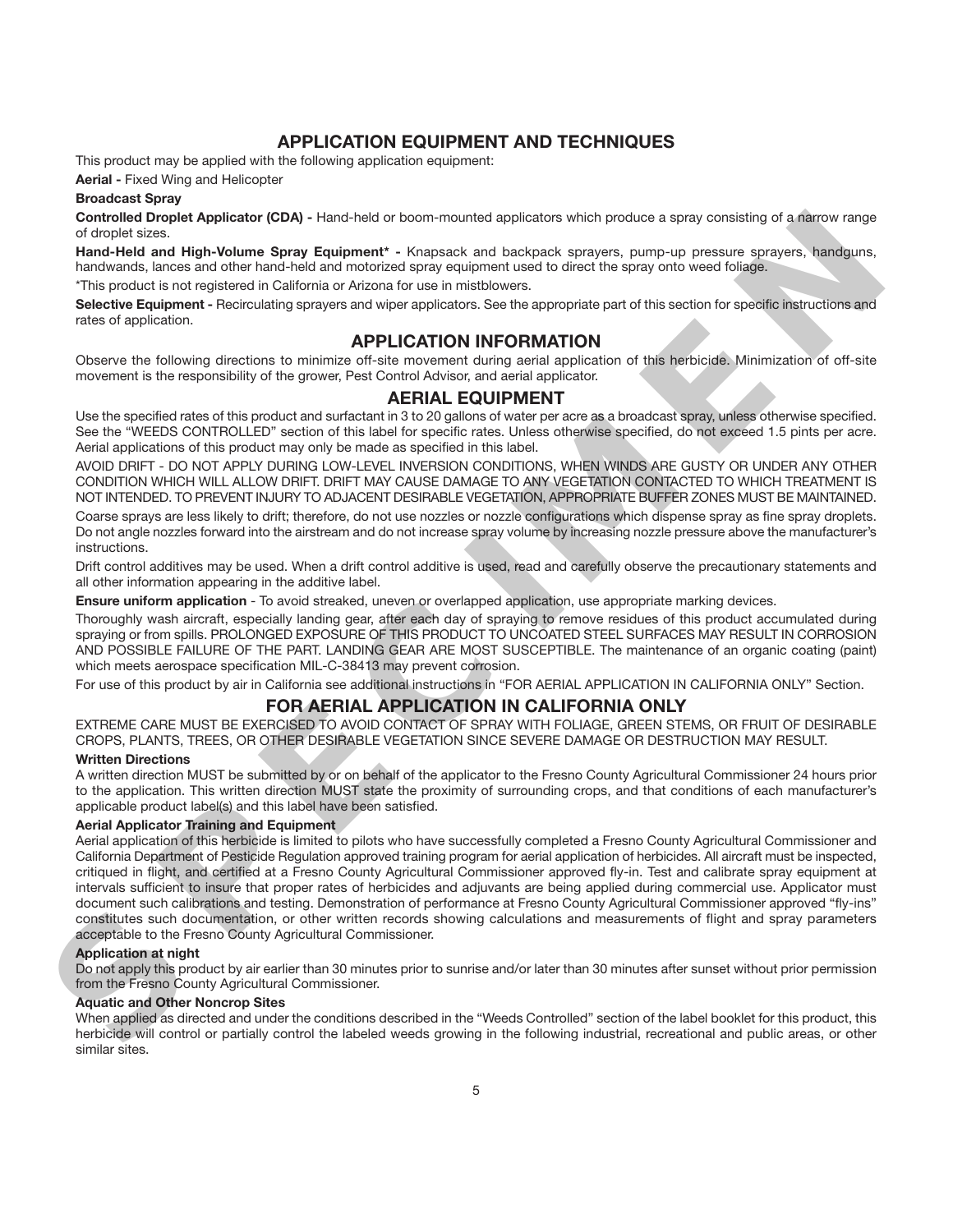#### **Aquatic Sites-including all bodies of fresh and brackish water which may be flowing, nonflowing or transient. This includes lakes, rivers, streams, ponds, seeps, irrigation and drainage ditches, canals, reservoirs, estuaries and similar sites.**

If aquatic sites are present in the noncrop areas and are part of the intended treatment, read and observe the following directions: There is no limit on the use of treated water for irrigation, recreation or domestic purposes.

Consult local state fish and game agency and water control authorities before applying this product to public water. Permits may be required to treat such water.

**NOTE:** Do not apply this product within 1/2 mile upstream of an active potable water intake in flowing water (i.e., river, stream, etc.) or within 1/2 mile of an active potable water intake in a standing body of water such as a lake, pond or reservoir. To make aquatic applications around and within 1/2 mile of active potable water intakes, the water intake must be turned off for a minimum period of 48 hours after the application. The water intake may be turned on prior to 48 hours if the glyphosate level in the intake water is below 0.7 parts per million as determined by laboratory analysis. These aquatic applications may be made ONLY in those cases where there are alternative water sources or holding ponds which would permit the turning off of an active potable water intake for a minimum period of 48 hours after application. Consulted and the method particle and resolved and the specific and the specific and the specific and the specific and the specific and the specific and the specific and the specific and the specific and the specific and t

This product does not control plants which are completely submerged or have a majority of their foliage underwater.

AVOID DRIFT - DO NOT APPLY WHEN WINDS ARE GUSTY OR UNDER ANY OTHER CONDITION WHICH WILL ALLOW DRIFT. DRIFT MAY CAUSE DAMAGE TO ANY VEGETATION CONTACTED TO WHICH TREATMENT IS NOT INTENDED. TO PREVENT INJURY TO ADJACENT DESIRABLE VEGETATION, APPROPRIATE BUFFER ZONES MUST BE MAINTAINED.

Use the following guidelines when aerial applications are made near crops or desirable perennial vegetation after bud break and before total leaf drop, and/or near other desirable vegetation or annual crops.

1. Do not apply within 100 feet of all desirable vegetation or crop(s).

2. If wind up to 5 miles per hour is blowing toward desirable vegetation or crop(s), do not apply within 500 feet of the desirable vegetation or crop(s).

3. Winds blowing from 5 to 10 miles per hour toward desirable vegetation or crop(s) may require buffer zones in excess of 500 feet.

4. Do not apply when winds are in excess of 10 miles per hour or when inversion conditions exist.

#### **FOR AERIAL APPLICATION IN FRESNO COUNTY, CALIFORNIA ONLY**

From February 15 through March 31 only. For aerial application outside of these dates, refer to the "FOR AERIAL APPLICATION IN CALIFORNIA ONLY" section printed above.

#### **APPLICABLE AREA**

This supplement only applies to the area contained inside the following boundaries within Fresno County, California only.

North: Fresno County line South: Fresno County line East: State Highway 99 West: Fresno County line

#### **BOOM EQUIPMENT**

For control of weed or brush species listed in this label using conventional boom equipment - Use the specified rates of this product and surfactant in 3 to 30 gallons of water per acre as a broadcast spray, unless otherwise specified. See the "WEEDS CONTROLLED" section of this label for specific rates. As density of vegetation increases, spray volume should be increased within the specified range to ensure complete coverage. Carefully select correct nozzle to avoid spraying a fine mist. For best results with ground application equipment, use flat fan nozzles. Check for even distribution of spray droplets.

# **HAND-HELD AND HIGH-VOLUME EQUIPMENT**

Use Coarse Sprays Only

**For control of weeds listed in this label using knapsack sprayers or high-volume spraying equipment utilizing handguns or other suitable nozzle arrangements** - Prepare a 0.75 to 2 percent solution of this product in water, add a nonionic surfactant and apply to foliage of vegetation to be controlled. For specific rates of application and instructions for control of various annual and perennial weeds, see the "WEEDS CONTROLLED" section in this label.

Applications should be made on a spray-to-wet basis. Spray coverage should be uniform and complete. Do not spray to point of runoff. This product may be used as a 5 to 8 percent solution plus 0.5 to 1 fluid ounce non-ionic surfactant per gallon spray solution for lowvolume directed sprays for spot treatment of trees and brush. It is most effective in areas where there is a low density of undesirable trees or brush. If a straight stream nozzle is used, start the application at the top of the targeted vegetation and spray from top to bottom in a lateral zig-zag motion. Ensure that at least 50 percent of the leaves are contacted by the spray solution. For flat fan and cone nozzles

and with hand-directed mist blowers, mist the application over the foliage of the targeted vegetation. Small, open-branched trees need only be treated from one side. If the foliage is thick or there are multiple root sprouts, applications must be made from several sides to ensure adequate spray coverage.

For use in knapsack sprayers, it is suggested that the specified amount of this product be mixed with water in a large container. Fill sprayer with the mixed solution and add the correct amount of surfactant.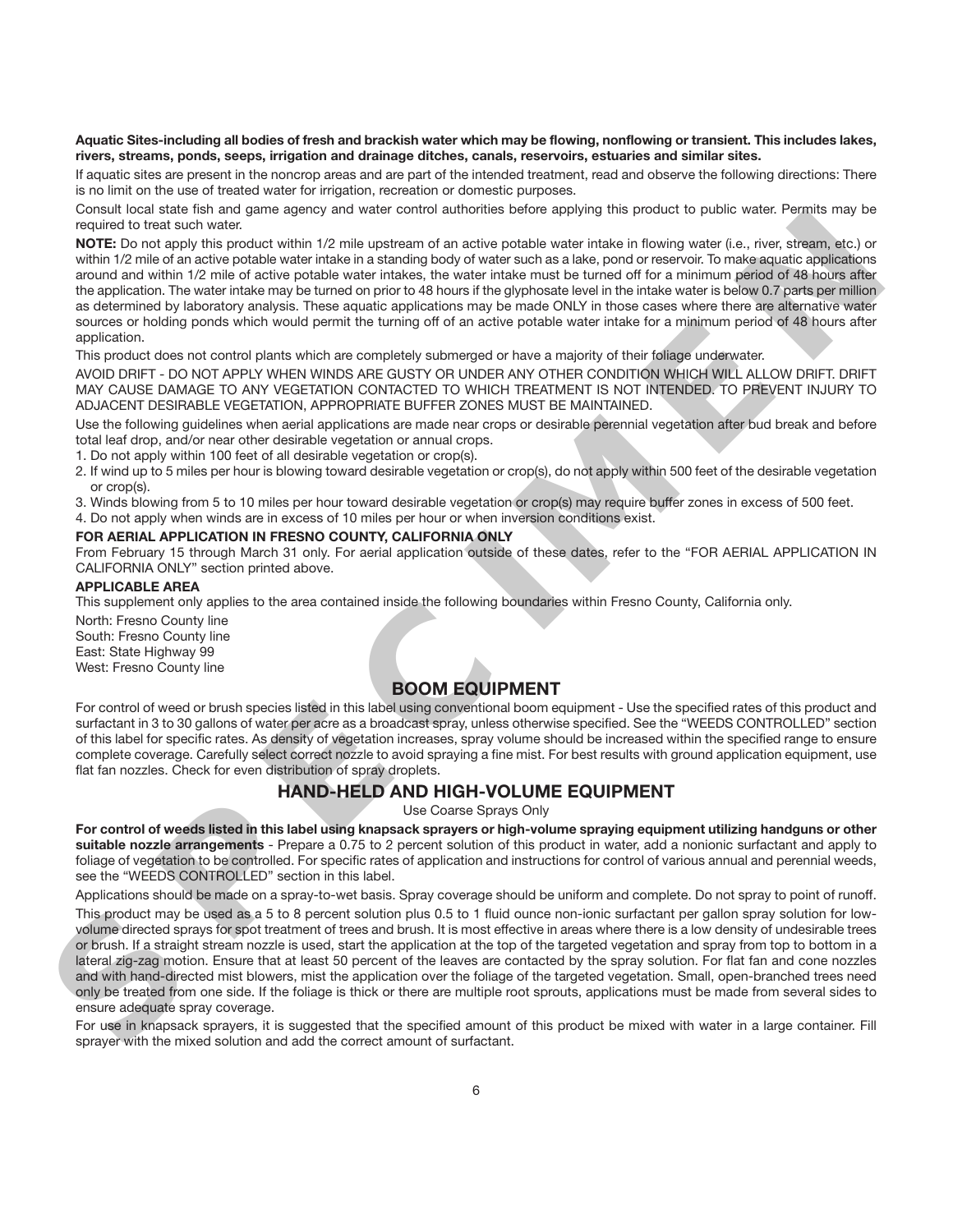Prepare the desired volume of spray solution by mixing the amount of this product in water as shown in the following table: **SPRAY SOLUTION**

| <b>DESIRED</b>                                                                                   | <b>AMOUNT OF PRODUCT</b>                             |                                                                                         |                               |                                                                                                                                                                                                                                                                                                                                                                                                                                                                                                                                                                                                                                                                                                                                                                                                                       |             |               |  |
|--------------------------------------------------------------------------------------------------|------------------------------------------------------|-----------------------------------------------------------------------------------------|-------------------------------|-----------------------------------------------------------------------------------------------------------------------------------------------------------------------------------------------------------------------------------------------------------------------------------------------------------------------------------------------------------------------------------------------------------------------------------------------------------------------------------------------------------------------------------------------------------------------------------------------------------------------------------------------------------------------------------------------------------------------------------------------------------------------------------------------------------------------|-------------|---------------|--|
| <b>VOLUME</b>                                                                                    | 0.75%                                                | 1.0%                                                                                    | 1.25%                         | 1.5%                                                                                                                                                                                                                                                                                                                                                                                                                                                                                                                                                                                                                                                                                                                                                                                                                  | 5.0%        | 8.0%          |  |
| 1 Gallon                                                                                         | 1.0 fl. oz.                                          | 1.33 fl. oz.                                                                            | 1.66 fl. oz.                  | 2.0 fl. oz.                                                                                                                                                                                                                                                                                                                                                                                                                                                                                                                                                                                                                                                                                                                                                                                                           | 6.0 fl. oz. | 10.25 fl. oz. |  |
| 25 Gallons                                                                                       | 1.5 pts.                                             | $1.0$ qt.                                                                               | $1.25$ qts.                   | $1.5$ qts.                                                                                                                                                                                                                                                                                                                                                                                                                                                                                                                                                                                                                                                                                                                                                                                                            | 5.0 qts.    | 2.0 gals.     |  |
| 100 Gallons                                                                                      | 3.0 gts.                                             | $1.0$ gals.                                                                             | 1.25 gals.                    | 1.5 gals.                                                                                                                                                                                                                                                                                                                                                                                                                                                                                                                                                                                                                                                                                                                                                                                                             | 5.0 gals.   | 8.0 gals.     |  |
| 2 Tablespoons = 1 fluid ounce                                                                    |                                                      |                                                                                         |                               |                                                                                                                                                                                                                                                                                                                                                                                                                                                                                                                                                                                                                                                                                                                                                                                                                       |             |               |  |
|                                                                                                  |                                                      |                                                                                         | <b>SELECTIVE EQUIPMENT</b>    |                                                                                                                                                                                                                                                                                                                                                                                                                                                                                                                                                                                                                                                                                                                                                                                                                       |             |               |  |
| solution.                                                                                        | AVOID CONTACT WITH DESIRABLE VEGETATION.             | mixing with water to listed weeds growing in any non-crop site specified on this label. |                               | For terrestrial application, this product may be applied through a shielded applicator, or a wiper applicator after dilution and thorough<br>. A shielded applicator directs the herbicide solution onto weeds, while shielding desirable vegetation from the herbicide.<br>• A wiper applicator applies the herbicide solution onto weeds by rubbing the weed with an absorbent material containing the herbicide                                                                                                                                                                                                                                                                                                                                                                                                    |             |               |  |
|                                                                                                  |                                                      | to individual use patterns is detailed in following sections.                           |                               | This section summarizes the general weed control spectrum and rates of application for this herbicide. Additional information specific                                                                                                                                                                                                                                                                                                                                                                                                                                                                                                                                                                                                                                                                                |             |               |  |
|                                                                                                  |                                                      |                                                                                         | <b>SPRAY DRIFT MANAGEMENT</b> |                                                                                                                                                                                                                                                                                                                                                                                                                                                                                                                                                                                                                                                                                                                                                                                                                       |             |               |  |
|                                                                                                  |                                                      | have more stringent regulations, they must be observed.                                 |                               | Avoiding spray drift at the application site is the responsibility of the applicator. The interaction of many equipment and weather related<br>factors determine the potential for spray drift. The applicator and the grower are responsible for considering all these factors when<br>making decisions. The following drift management requirements must be followed to avoid off-target drift movement from aerial<br>applications. These requirements do not apply to forestry applications, public health uses or to applications using dry formulations.<br>1. The distance of the outer most operating nozzles on the boom must not exceed 3/4 the length of the rotor.<br>2. Nozzles must always point backward parallel with the air stream and never be pointed downward more than 45 degrees. Where states |             |               |  |
|                                                                                                  |                                                      |                                                                                         |                               | The applicator should be familiar with and take into account the information covered in the Aerial Drift Reduction Advisory Information.                                                                                                                                                                                                                                                                                                                                                                                                                                                                                                                                                                                                                                                                              |             |               |  |
| <b>Importance of Droplet Size</b><br>sections of this label).<br><b>Controlling Droplet Size</b> |                                                      |                                                                                         |                               | The most effective way to reduce drift potential is to apply large droplets. The best drift management strategy is to apply the largest<br>droplets that provide sufficient coverage and control. Applying larger droplets reduces drift potential, but will not prevent drift if applications<br>are made improperly, or under unfavorable environmental conditions (see Wind, Temperature and Humidity, and Temperature Inversions                                                                                                                                                                                                                                                                                                                                                                                  |             |               |  |
| droplets.                                                                                        |                                                      |                                                                                         |                               | . Volume - Use high flow rate nozzles to apply the highest practical spray volume. Nozzles with higher rated flows produce larger                                                                                                                                                                                                                                                                                                                                                                                                                                                                                                                                                                                                                                                                                     |             |               |  |
|                                                                                                  | droplet size and does not improve canopy protection. |                                                                                         |                               | . Pressure - Do not exceed the nozzle manufacturer's specified pressures. For many nozzle types, lower pressure produces larger<br>droplets. When higher flow rates are needed, use higher flow rate nozzles instead of increasing pressure. Higher pressure reduces                                                                                                                                                                                                                                                                                                                                                                                                                                                                                                                                                  |             |               |  |
|                                                                                                  |                                                      | . Number of Nozzles - Use the minimum number of nozzles that provide uniform coverage.  |                               |                                                                                                                                                                                                                                                                                                                                                                                                                                                                                                                                                                                                                                                                                                                                                                                                                       |             |               |  |
|                                                                                                  |                                                      |                                                                                         |                               | . Nozzle Orientation - Orienting nozzles so that the spray is released backwards, parallel to the air stream produces larger droplets<br>than other orientations. Significant deflection from horizontal will reduce droplet size and increase drift potential.                                                                                                                                                                                                                                                                                                                                                                                                                                                                                                                                                       |             |               |  |
| lowest drift.                                                                                    |                                                      |                                                                                         |                               | . Nozzle Type - Use a nozzle type that is designed for the intended application. With most nozzle types, narrower spray angles produce<br>larger droplets. Consider using low-drift nozzles. Solid stream nozzles oriented straight back produce the largest droplets and the                                                                                                                                                                                                                                                                                                                                                                                                                                                                                                                                         |             |               |  |
|                                                                                                  | further reduce drift without reducing swath width.   |                                                                                         |                               | . Boom Length - For some use patterns, reducing the effective boom length to less than 3/4 of the wingspan or rotor length may                                                                                                                                                                                                                                                                                                                                                                                                                                                                                                                                                                                                                                                                                        |             |               |  |
| and wind.                                                                                        |                                                      |                                                                                         |                               | . Application Height - Applications must not be made at a height greater than 10 feet above the top of the largest plants unless a greater<br>height is required for aircraft safety. Making applications at the lowest height that is safe reduces exposure of droplets to evaporation                                                                                                                                                                                                                                                                                                                                                                                                                                                                                                                               |             |               |  |
| <b>Swath Adjustment</b>                                                                          |                                                      |                                                                                         |                               |                                                                                                                                                                                                                                                                                                                                                                                                                                                                                                                                                                                                                                                                                                                                                                                                                       |             |               |  |
|                                                                                                  |                                                      |                                                                                         |                               | When applications are made with a crosswind, the swath will be displaced downwind. Therefore, on the up and downwind edges of the<br>field, the applicator must compensate for this displacement by adjusting the path of the aircraft upwind. Swath adjustment distance                                                                                                                                                                                                                                                                                                                                                                                                                                                                                                                                              |             |               |  |

# **SELECTIVE EQUIPMENT**

#### AVOID CONTACT WITH DESIRABLE VEGETATION.

#### **SPRAY DRIFT MANAGEMENT**

- 1. The distance of the outer most operating nozzles on the boom must not exceed 3/4 the length of the rotor.
- 2. Nozzles must always point backward parallel with the air stream and never be pointed downward more than 45 degrees. Where states have more stringent regulations, they must be observed.

#### **Importance of Droplet Size**

#### **Controlling Droplet Size**

- **Volume -** Use high flow rate nozzles to apply the highest practical spray volume. Nozzles with higher rated flows produce larger droplets.
- **Pressure -** Do not exceed the nozzle manufacturer's specified pressures. For many nozzle types, lower pressure produces larger droplets. When higher flow rates are needed, use higher flow rate nozzles instead of increasing pressure. Higher pressure reduces droplet size and does not improve canopy protection.
- **Number of Nozzles -** Use the minimum number of nozzles that provide uniform coverage.
- **Nozzle Orientation -** Orienting nozzles so that the spray is released backwards, parallel to the air stream produces larger droplets than other orientations. Significant deflection from horizontal will reduce droplet size and increase drift potential.
- **Nozzle Type -** Use a nozzle type that is designed for the intended application. With most nozzle types, narrower spray angles produce larger droplets. Consider using low-drift nozzles. Solid stream nozzles oriented straight back produce the largest droplets and the lowest drift.
- **Boom Length -** For some use patterns, reducing the effective boom length to less than 3/4 of the wingspan or rotor length may further reduce drift without reducing swath width.
- **Application Height -** Applications must not be made at a height greater than 10 feet above the top of the largest plants unless a greater height is required for aircraft safety. Making applications at the lowest height that is safe reduces exposure of droplets to evaporation and wind.

#### **Swath Adjustment**

When applications are made with a crosswind, the swath will be displaced downwind. Therefore, on the up and downwind edges of the field, the applicator must compensate for this displacement by adjusting the path of the aircraft upwind. Swath adjustment distance should increase, with increasing drift potential (higher wind, smaller drops, etc.).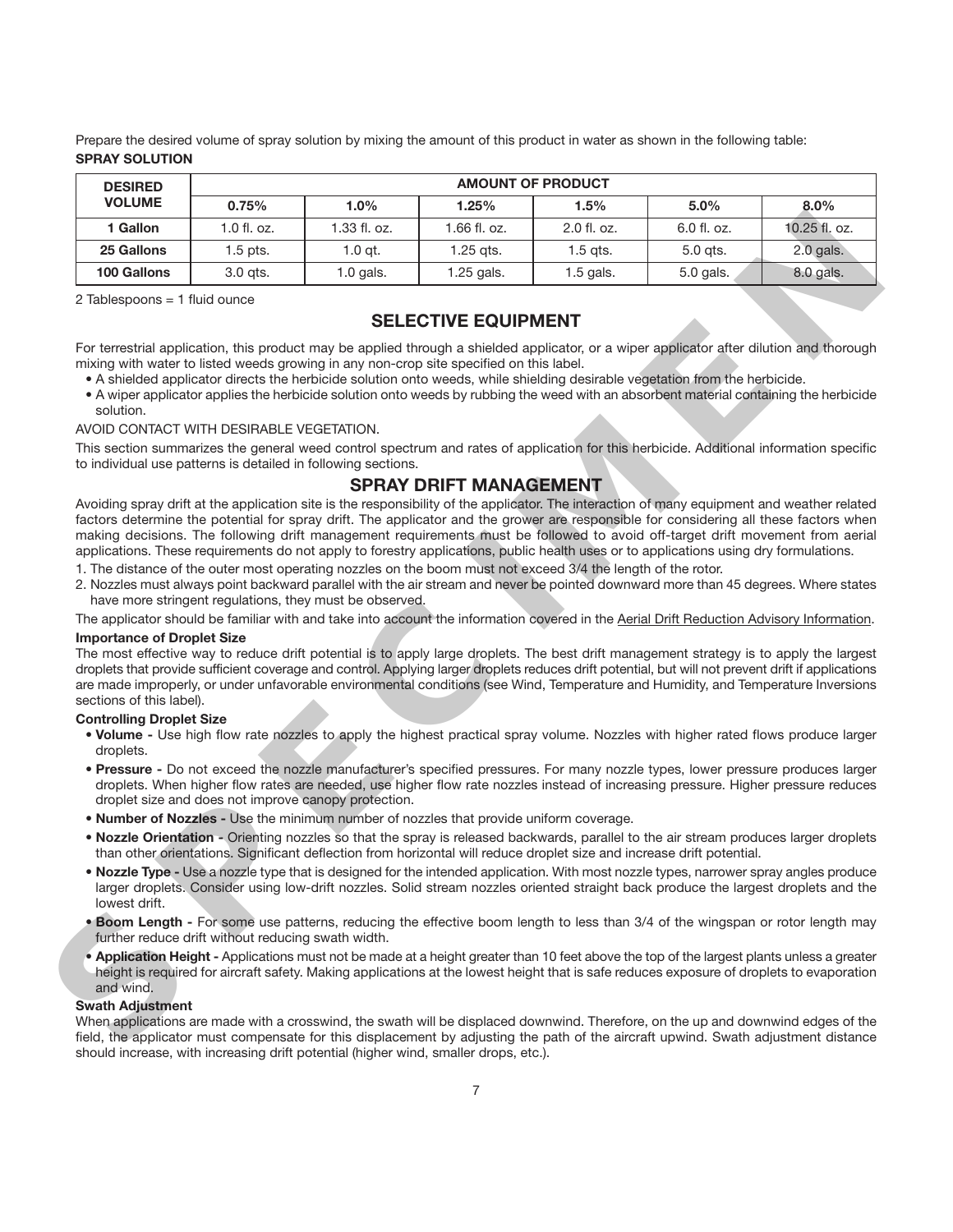#### **Wind**

Drift potential is lowest between wind speeds of 2-10 mph. However, many factors, including droplet size and equipment type, determine drift potential at any given speed. Application should be avoided below 2 mph due to variable wind direction and high inversion potential. Note: Local terrain can influence wind patterns. Every applicator should be familiar with local wind patterns and how they affect spray drift.

#### **Temperature and Humidity**

When making applications in low relative humidity, set up equipment to produce larger droplets to compensate for evaporation. Droplet evaporation is most severe when conditions are both hot and dry.

#### **Temperature Inversions**

Applications must not occur during a local, low level temperature inversion because drift potential is high. Temperature inversions restrict vertical air mixing, which causes small suspended droplets to remain in a concentrated cloud. This cloud can move in unpredictable directions due to the light variable winds common during inversions. Temperature inversions are characterized by increasing temperatures with altitude and are common on nights with limited cloud cover and light to no wind. They begin to form as the sun sets and often continue into the morning. Their presence can be indicated by ground fog; however, if fog is not present, inversions can also be identified by the movement of the smoke from a ground source or an aircraft smoke generator. Smoke that layers and moves laterally in a concentrated cloud (under low wind conditions) indicates an inversion, while smoke that moves upward and rapidly dissipates indicates good vertical air mixing. The particles and standard in the standard in the standard interaction and the standard and the standard and the standard and the standard and the standard interaction of the standard interaction in the standard interactio

#### **Sensitive Areas**

The pesticide should only be applied when the potential for drift to adjacent sensitive areas (e.g., residential areas, bodies of water, known habitat for threatened or endangered species, non-target crops) is minimal (e.g. when wind is blowing away from the sensitive areas).

# **WEEDS CONTROLLED**

#### **ANNUAL WEEDS**

Apply to actively growing annual grasses and broadleaf weeds.

Allow at least 3 days after application before disturbing treated vegetation. After this period the weeds may be mowed, tilled or burned. See "DIRECTIONS FOR USE", "PRODUCT INFORMATION" and "MIXING AND APPLICATION INSTRUCTIONS" for labeled uses and specific application instructions.

**Broadcast Application** - Use 1-1/2 pints of this product per acre plus 2 or more quarts of a nonionic surfactant per 100 gallons of spray solution, if weeds are less than 6 inches tall. If weeds are greater than 6 inches tall, use 2-1/2 pints of this product per acre plus 2 or more quarts of an approved nonionic surfactant per 100 gallons of spray solution.

**Hand-Held, High-Volume Application** - Use a 3/4 percent solution of this product in water plus 2 or more quarts of a nonionic surfactant per 100 gallons of spray solution and apply to foliage of vegetation to be controlled.

When applied as directed under the conditions described in this label, this product plus nonionic surfactant WILL CONTROL the following ANNUAL WEEDS:

**Balsamapple\*\*** *Momordica charantia* **Barley** *Hordeum vulgare* **Barnyardgrass** *Echinochloa crus-galli* **Bassia, fivehook** *Bassia hyssopifolia*  **Bluegrass, annual** *Poa annua* **Bluegrass, bulbous** *Poa bulbosa* **Brome\*** *Bromus* spp. **Buttercup** *Ranunculus* spp. **Cheat** *Bromus secalinus* **Chickweed, mouseear** *Cerastium vulgatum* **Cocklebur** *Xanthium strumarium*

**Corn, volunteer** *Zea mays* **Crabgrass** *Digitaria* spp. **Dwarf dandelion** *Krigia cespitosa* **False dandelion** *Krigia cespitosa* **Falseflax, smallseed** *Camelina microcarpa* **Fiddleneck\*** *Amsinckia* spp. **Flax leaf fleabane\*** *Conyza bonariensis* **Fleabane** *Erigeron* spp. **Foxtail** *Setaria* spp. **Foxtail, Carolina** *Alopecurus carolinianus* **Groundsel, common** *Senecio vulgaris*

**Horseweed/Marestail** *Conyza canadensis* **Kochia\*** *Kochia scoparia* **Lambsquarters, common** *Chenopodium album* **Lettuce, prickly\*** *Lactuca serriola* **Morningglory** *Ipomoea* spp. **Mustard, blue** *Chorispora tenella* **Mustard, tansy** *Descurainia pinnata* **Mustard, tumble** *Sisymbrium altissimum* **Mustard, wild** *Sinapis arvensis* **Oats, wild** *Avena fatua* **Panicum\*** *Panicum* spp.

*(continued)*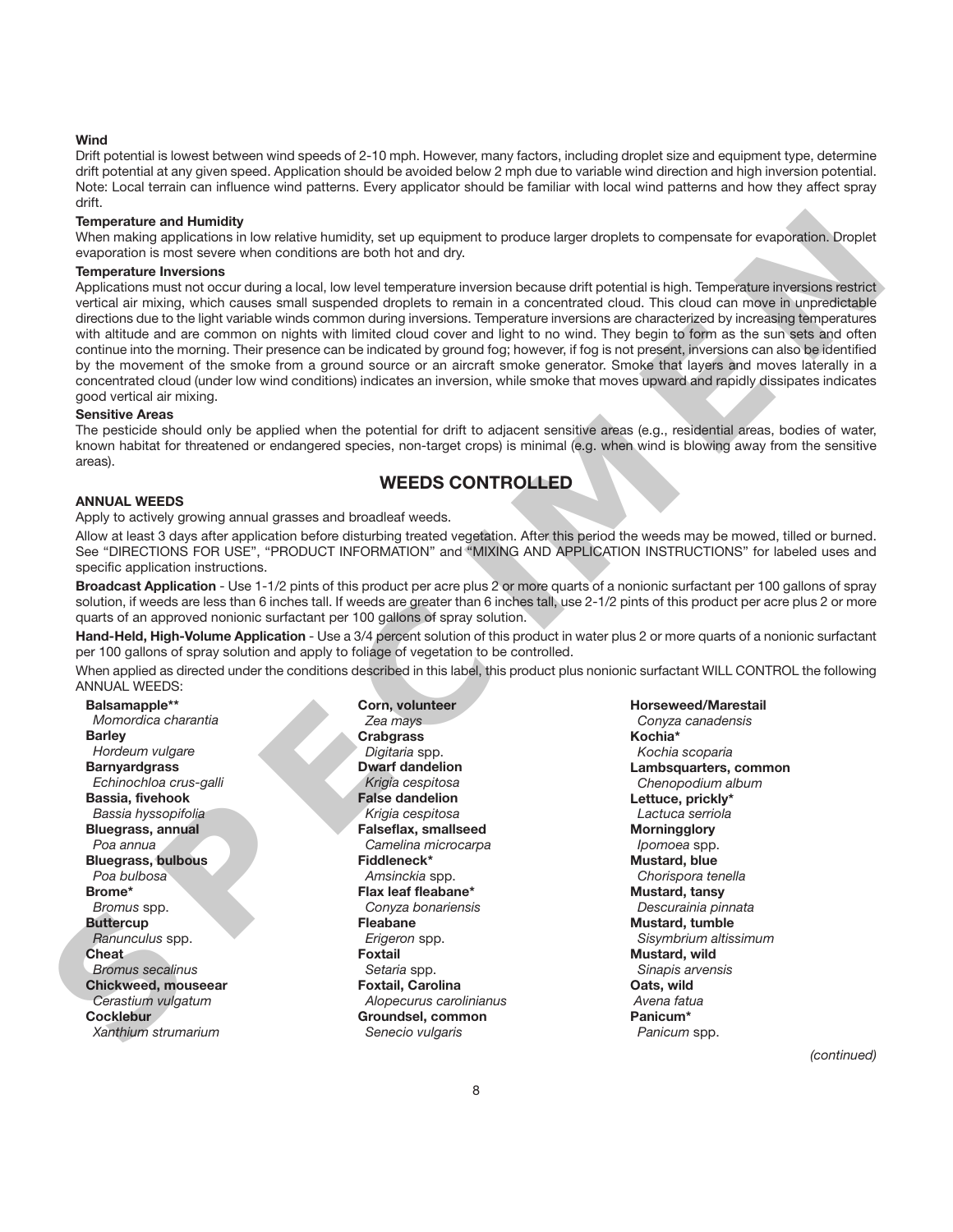**Pennycress, field** *Thlaspi arvense* **Pigweed, redroot** *Amaranthus retroflexus* **Pigweed, smooth** *Amaranthus hybridus* **Ragweed, common\*** *Ambrosia artemisiifolia* **Ragweed, giant\*** *Ambrosia trifida* **Rocket, London**  *Sisymbrium irio* **Rye** *Secale cereale* **Ryegrass, Italian\*** *Lolium multiflorum*

**Sandbur, field** *Cenchrus* spp. **Shattercane** *Sorghum bicolor* **Shepherd's-purse** *Capsella bursa-pastoris* **Signalgrass, broadleaf** *Brachiaria platyphylla* **Smartweed, Pennsylvania** *Polygonum pensylvanicum* **Sowthistle, annual\*** *Sonchus oleraceus* **Spanishneedles\*** *Bidens bipinnata* **Spurry, umbrella** *Holosteum umbellatum*

**Stinkgrass** *Eragrostis cilianensis* **Sunflower\*** *Helianthus annuus* **Thistle, Russian** *Salsola kali* **Velvetleaf\*** *Abutilon theophrasti* **Wheat** *Triticum aestivum* **Witchgrass** *Panicum capillare*

\*Apply 3 pints of this product per acre.

\*\*Apply with hand-held equipment only.

Annual weeds will generally continue to germinate from seed throughout the growing season. Repeat treatments will be necessary to control later germinating weeds.

#### **PERENNIAL WEEDS**

Apply this product as follows to control or destroy most vigorously growing perennial weeds. Unless otherwise directed, allow at least 7 days after application before disturbing vegetation.

See individual control instructions for specific weeds following the table. For other perennials listed on this label, apply 4-1/2 to 7-1/2 pints of product per acre as a broadcast spray or as a 3/4 to 1-1/2 percent solution with hand-held equipment. Apply when target plants are actively growing and most have reached early head or early bud stage of growth.

Add 2 or more quarts of a nonionic surfactant per 100 gallons of spray solution to the rates of this product given in this list. See the "PRODUCT INFORMATION", "DIRECTIONS FOR USE" and "MIXING AND APPLICATION" sections in this label for specific uses and application instructions.

NOTE: If weeds have been mowed or tilled, do not treat until regrowth has reached the recommended stages. Fall treatments must be applied before a killing frost.

Repeat treatments may be necessary to control weeds regenerating from underground parts or seed.

When applied as specified under the conditions described, this product plus surfactant WILL CONTROL the following PERENNIAL WEEDS:

**Alfalfa** *Medicago sativa* **Alligatorweed\*** *Alternanthera philoxeroides* **Anise/Fennel** *Foeniculum vulgare* **Artichoke, Jerusalem** *Helianthus tuberosus* **Bahiagrass** *Paspalum notatum* **Bermudagrass** *Cynodon dactylon* **Bindweed, field** *Convolvulus arvensis* **Bluegrass, Kentucky** *Poa pratensis* **Blueweed, Texas** *Helianthus ciliaris* **Brackenfern** *Pteridium* spp. **Bromegrass, smooth** *Bromus inermis*

**Canarygrass, reed** *Phalaris arundinacea* **Cattail** *Typha* spp. **Clover, red** *Trifolium pratense* **Clover, white** *Trifolium repens* **Cogongrass** *Imperata cylindrica* **Cordgrass** *Spartina* spp. **Cutgrass, giant\*** *Zizaniopsis miliacea* **Dallisgrass** *Paspalum dilatatum* **Dandelion** *Taraxacum officinale* **Dock, curly** *Rumex crispus* **Dogbane, hemp** *Apocynum cannabinum*

**Fescue** *Festuca* spp. **Fescue, tall** *Festuca arundinacea* **Guineagrass** *Panicum maximum* **Hemlock, poison** *Conium maculatum* **Horsenettle** *Solanum carolinense* **Horseradish** *Armoracia rusticana* **Ice Plant** *Mesembryanthemum crystallinum* **Johnsongrass** *Sorghum halepense* **Kikuyugrass** *Pennisetum clandestinum* **Knapweed** *Centaurea repens* **Lantana** *Lantana camara* A measure of the control of the control of the control of the control of the control of the control of the control of the control of the control of the control of the control of the control of the control of the control of

*(continued)*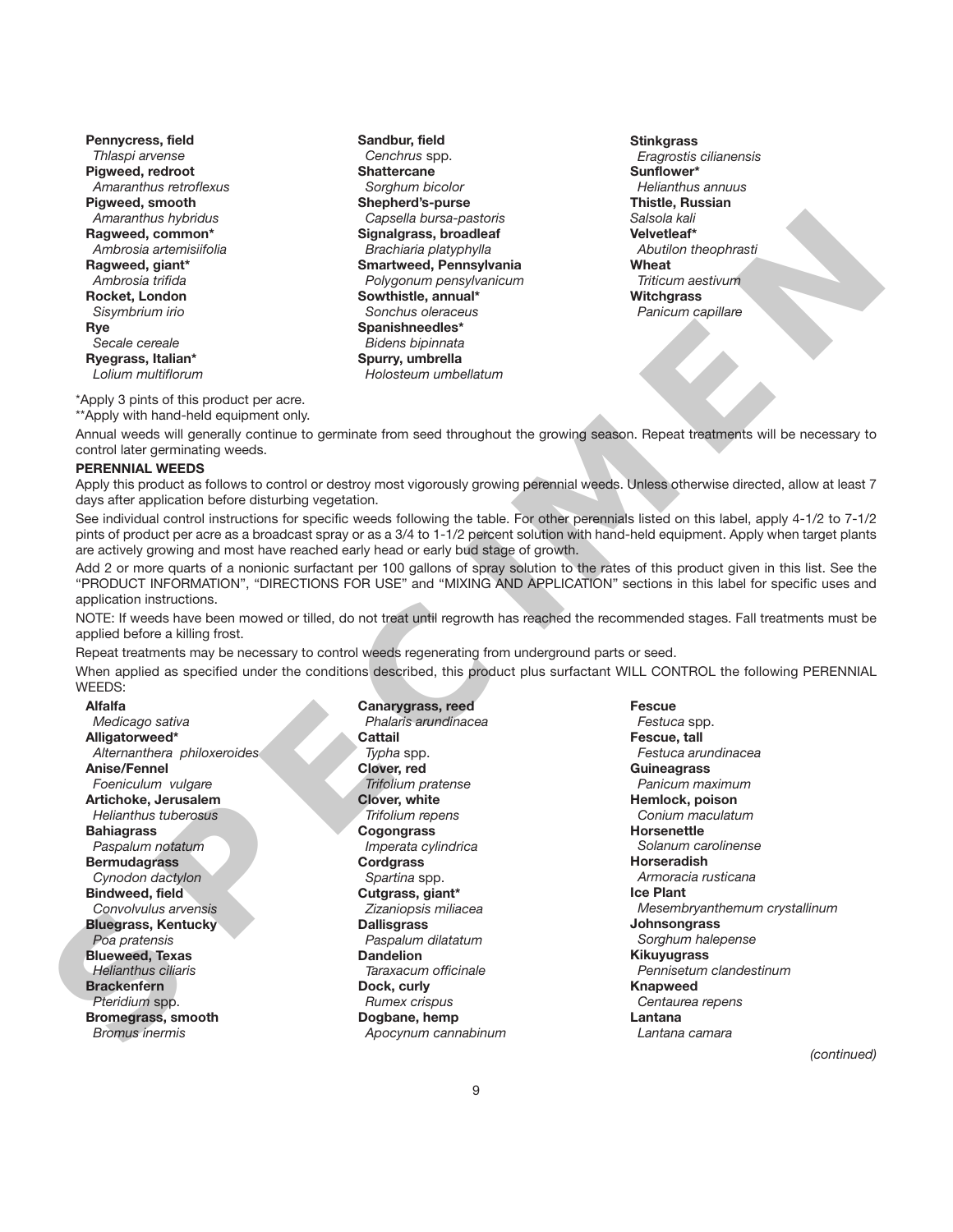**Lespedeza: common, services** *Lespedeza striata Lespedeza cuneata* **Loosestrife, purple** *Lythrum salicaria* **Lotus, American** *Nelumbo lutea* **Maidencane** *Panicum hematomon* **Milkweed** *Asclepias* spp. **Muhly, wirestem** *Muhlenbergia frondonsa* **Mullein, common** *Verbascum thapsus* **Napiergrass** *Pennisetum purpureum* **Nightshade, silverleaf** *Solanum elaeagnifolium* **Nutsedge: purple, yellow** *Cyperus rotundus Cyperus esculentus*

**Orchardgrass** *Dactylis glomerata* **Pampas grass** *Cortaderia jubata* **Paragrass** *Brachiaria mutica* **Phragmites\*\*** *Phragmites* spp. **Quackgrass** *Agropyron repens* **Reed, giant** *Arundo donax* **Ryegrass, perennial** *Lolium perenne* **Smartweed, swamp** *Polygonum coccineum* **Spatterdock** *Nuphar luteum* **Starthistle, yellow** *Centaurea solstitalis* **Sweet potato, wild\*** *Ipomoea pandurata*

**Thistle, artichoke** *Cynara cardunculus* **Thistle, Canada** *Cirsium arvense* **Timothy** *Phleum pratense* **Torpedograss\*** *Panicum repens* **Tules, common** *Scirpus acutus* **Vaseygrass** *Paspalum urvillei* **Velvetgrass** *Holcus* spp. **Waterhyacinth** *Eichornia crassipes* **Waterlettuce** *Pistia stratiotes* **Waterprimrose** *Ludwigia* spp. **Wheatgrass, western** *Agropyron smithii*

\*Partial control.

\*\*Partial control in southeastern states. See specific instructions below.

**Alligatorweed** - Apply 6 pints of this product per acre as a broadcast spray or as a 1-1/4 percent solution with hand-held equipment to provide partial control of alligatorweed. Apply when most of the target plants are in bloom. Repeat applications will be required to maintain such control.

**Bermudagrass** - Apply 7-1/2 pints of this product per acre as a broadcast spray or as a 1-1/2 percent solution with hand-held equipment. Apply when target plants are actively growing and when seedheads appear.

**Bindweed, field/Silverleaf Nightshade/Texas Blueweed** - Apply 6 to 7-1/2 pints of this product per acre as a broadcast spray west of the Mississippi River and 4-1/2 to 6 pints of this product per acre east of the Mississippi River. With hand-held equipment, use a 1-1/2 percent solution. Apply when target plants are actively growing and are at or beyond full bloom. For silverleaf nightshade, best results can be obtained when application is made after berries are formed. Do not treat when weeds are under drought stress. New leaf development indicates active growth. For best results apply in late summer or fall. Lookin, American control and the solution of the solution of the solution of the solution of the solution of the solution of the solution of the solution of the solution of the solution of the solution of the solution of t

**Brackenfern** - Apply 4-1/2 to 6 pints of this product per acre as a broadcast spray or as a 3/4 to 1 percent solution with hand-held equipment. Apply to fully expanded fronds which are at least 18 inches long.

**Cattail** - Apply 4-1/2 to 6 pints of this product per acre as a broadcast spray or as a 3/4 percent solution with hand-held equipment. Apply when target plants are actively growing and are at or beyond the early-to-full bloom stage of growth. Best results are achieved when application is made during the summer or fall months.

**Cogongrass** - Apply 4-1/2 to 7-1/2 pints of this product per acre as a broadcast spray. Apply when cogongrass is at least 18 inches tall and actively growing in late summer or fall. Allow 7 or more days after application before tillage or mowing. Due to uneven stages of growth and the dense nature of vegetation preventing good spray coverage, repeat treatments may be necessary to maintain control.

**Cordgrass** - Apply 4-1/2 to 7-1/2 pints of this product per acre as a broadcast spray or as a 1 to 2 percent solution with hand-held equipment. Schedule applications in order to allow 6 hours before treated plants are covered by tidewater. The presence of debris and silt on the cordgrass plants will reduce performance. It may be necessary to wash targeted plants prior to application to improve uptake of this product into the plant.

**Cutgrass, giant** - Apply 6 pints of this product per acre as a broadcast spray or as a 1 percent solution with hand-held equipment to provide partial control of giant cutgrass. Repeat applications will be required to maintain such control, especially where vegetation is partially submerged in water. Allow for substantial regrowth to the 7- to 10-leaf stage prior to retreatment.

**Dogbane, hemp/Knapweed/Horseradish** - Apply 6 pints of this product per acre as a broadcast spray or as a 1-1/2 percent solution with hand-held equipment. Apply when target plants are actively growing and most have reached the late bud-to-flower stage of growth. For best results, apply in late summer or fall.

Fescue, tall - Apply 4-1/2 pints of this product per acre as a broadcast spray or as a 1 percent solution with hand-held equipment. Apply when target plants are actively growing and most have reached the boot-to-head stage of growth. When applied prior to the boot stage, less desirable control may be obtained.

**Guineagrass** - Apply 4-1/2 pints of this product per acre as a broadcast spray or as a 3/4 percent solution with hand-held equipment. Apply when target plants are actively growing and when most have reached at least the 7-leaf stage of growth.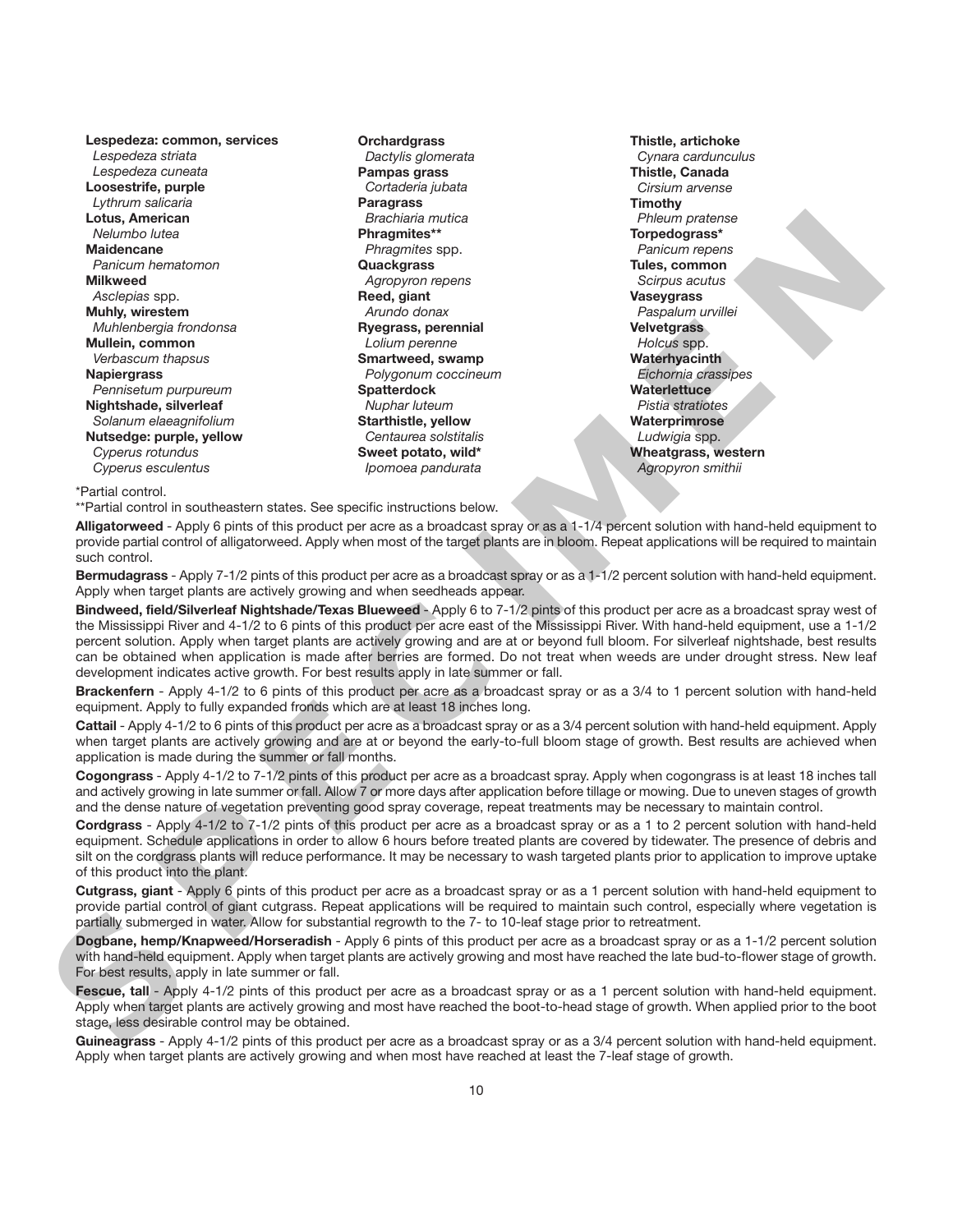**Johnsongrass/Bluegrass, Kentucky/Bromegrass, smooth/Canarygrass, reed/Orchardgrass/Ryegrass, perennial/Timothy/ Wheatgrass, western** - Apply 3 to 4-1/2 pints of this product per acre as a broadcast spray or as a 3/4 percent solution with hand-held equipment. Apply when target plants are actively growing and most have reached the boot-to-head stage of growth. When applied prior to the boot stage, less desirable control may be obtained. In the fall, apply before plants have turned brown.

**Lantana** - Apply this product as a 3/4 to 1 percent solution with hand-held equipment. Apply to actively growing Lantana at or beyond the bloom stage of growth. Use the higher application rate for plants that have reached the woody stage of growth.

**Loosestrife, purple** - Apply 4 pints of this product per acre as a broadcast spray or as a 1 to 1-1/2 percent solution using hand-held equipment. Treat when plants are actively growing at or beyond the bloom stage of growth. Best results are achieved when application is made during summer or fall months. Fall treatments must be applied before a killing frost.

**Lotus, American** - Apply 4 pints of this product per acre as a broadcast spray or as a 3/4 percent solution with hand-held equipment. Treat when plants are actively growing at or beyond the bloom stage of growth. Best results are achieved when application is made during summer or fall months. Fall treatments must be applied before a killing frost. Repeat treatment may be necessary to control regrowth from underground parts and seeds.

**Maidencane/Paragrass** - Apply 6 pints of this product per acre as a broadcast spray or as a 3/4 percent solution with hand-held equipment. Repeat treatments will be required, especially to vegetation partially submerged in water. Under these conditions, allow for regrowth to the 7- to 10-leaf stage prior to retreatment.

**Milkweed, common** - Apply 4-1/2 pints of this product per acre as a broadcast spray or as a 1-1/2 percent solution with hand-held equipment. Apply when target plants are actively growing and most have reached the late bud-to-flower stage of growth.

Nutsedge: purple, yellow - Apply 4-1/2 pints of this product per acre as a broadcast spray, or as a 3/4 percent solution with handheld equipment to control existing nutsedge plants and immature nutlets attached to treated plants. Apply when target plants are in flower or when new nutlets can be found at rhizome tips. Nutlets which have not germinated will not be controlled and may germinate following treatment. Repeat treatments will be required for long-term control.

**Pampasgrass** - Apply a 1-1/2 percent solution of this product with hand-held equipment when plants are actively growing.

**Phragmites** - For partial control of phragmites in Florida and the counties of other states bordering the Gulf of Mexico, apply 7-1/2 pints per acre as a broadcast spray or apply a 1-1/2 percent solution with hand-held equipment. In other areas of the U.S., apply 4 to 6 pints per acre as a broadcast spray or apply a 3/4 percent solution with hand-held equipment for partial control. For best results, treat during late summer or fall months when plants are actively growing and in full bloom. Due to the dense nature of the vegetation, which may prevent good spray coverage and uneven stages of growth, repeat treatments may be necessary to maintain control. Visual control symptoms will be slow to develop. The boost the set of the third in the special on the form is the three set of the second state of the set of the set of the set of the set of the set of the set of the set of the set of the set of the set of the set of the

**Quackgrass/Kikuyugrass/Muhly, wirestem** - Apply 3 to 4-1/2 pints of this product per acre as a broadcast spray or as a 3/4 percent solution with hand-held equipment when most quackgrass or wirestem muhly is at least 8 inches in height (3- to 4-leaf stage of growth) and actively growing. Allow 3 or more days after application before tillage.

**Reed, giant/ice plant** - For control of giant reed and ice plant, apply a 1-1/2 percent solution of this product with hand-held equipment when plants are actively growing. For giant reed, best results are obtained when applications are made in late summer to fall.

**Spatterdock** - Apply 6 pints of this product per acre as a broadcast spray or as a 3/4 percent solution with hand-held equipment. Apply when most plants are in full bloom. For best results, apply during the summer or fall months.

**Sweet potato, wild** - Apply this product as a 1-1/2 percent solution using hand-held equipment. Apply to actively growing weeds that are at or beyond the bloom stage of growth. Repeat applications will be required. Allow the plant to reach the recommended stage of growth before retreatment.

**Thistle: Canada, artichoke** - Apply 3 to 4-1/2 pints of this product per acre as a broadcast spray or as a 1-1/2 percent solution with hand-held equipment for Canada thistle. To control artichoke thistle, apply a 2 percent solution as a spray to wet application. Apply when target plants are actively growing and are at or beyond the bud stage of growth.

**Torpedograss** - Apply 6 to 7-1/2 pints of this product per acre as a broadcast spray or as a 3/4 to 1-1/2 percent solution with handheld equipment to provide partial control of torpedograss. Use the lower rates under terrestrial conditions, and the higher rates under partially submerged or a floating mat condition. Repeat treatments will be required to maintain such control.

**Tules, common** - Apply this product as a 1-1/2 percent solution with hand-held equipment. Apply to actively growing plants at or beyond the seedhead stage of growth. After application, visual symptoms will be slow to appear and may not occur for 3 or more weeks.

**Waterhyacinth** - Apply 5 to 6 pints of this product per acre as a broadcast spray or apply a 3/4 to 1 percent solution with hand-held equipment. Apply when target plants are actively growing and at or beyond the early bloom stage of growth. After application, visual symptoms may require 3 or more weeks to appear with complete necrosis and decomposition usually occurring within 60 to 90 days. Use the higher rates when more rapid visual effects are desired.

**Waterlettuce** - For control, apply a 3/4 to 1 percent solution using hand-held equipment to actively growing plants. Use higher rates where infestations are heavy. Best results are obtained from mid-summer through winter applications. Spring applications may require retreatment.

**Waterprimrose** - Apply this product as a 3/4 percent solution using hand-held equipment. Apply to plants that are actively growing at or beyond the bloom stage of growth, but before fall color changes occur. Thorough coverage is necessary for best control.

**Other perennials listed on this label** - Apply 4-1/2 to 7-1/2 pints of this product per acre as a broadcast spray or as a 3/4 to 1-1/2 percent solution with hand-held equipment. Apply when target plants are actively growing and most have reached early head or early bud stage of growth.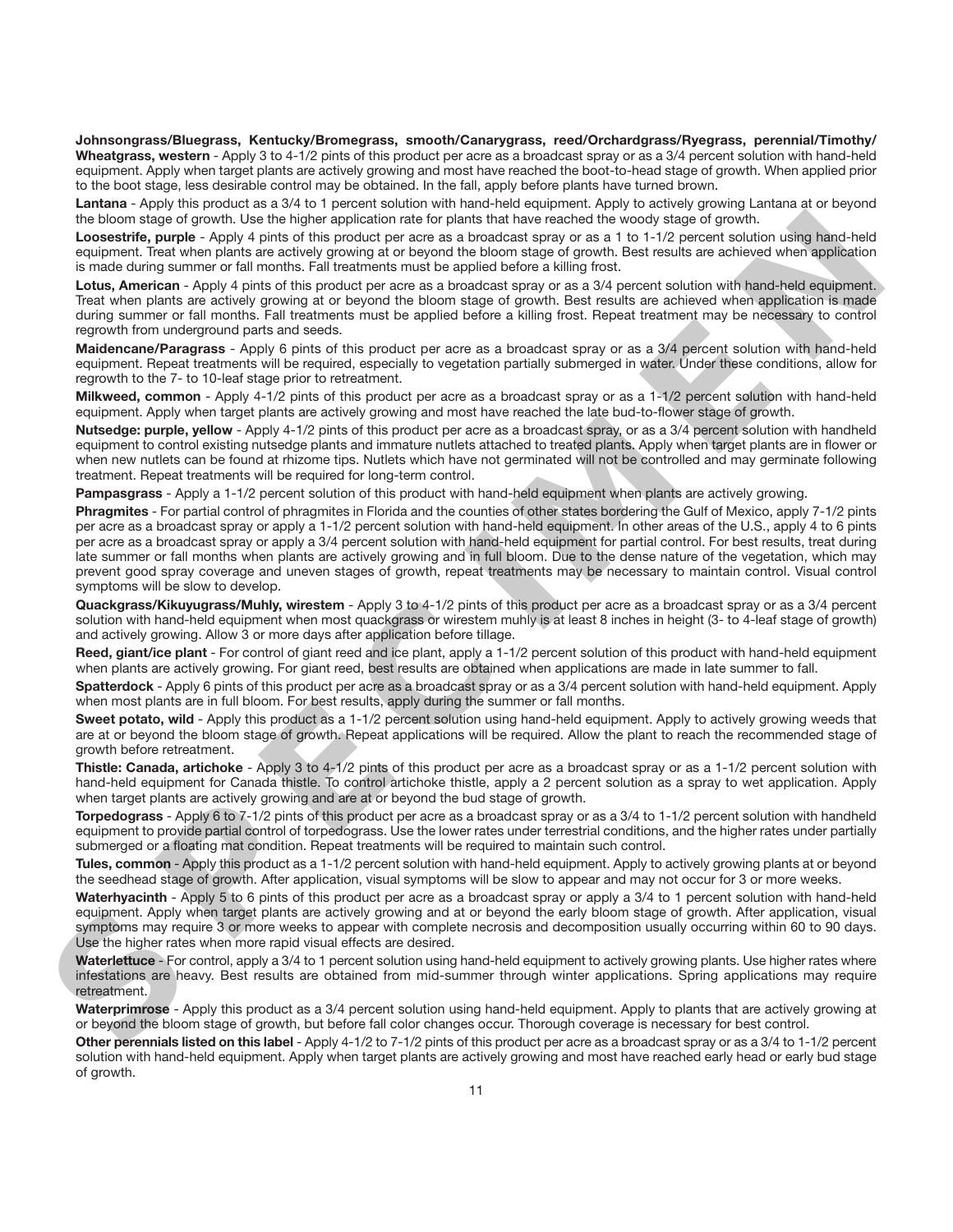#### **WOODY BRUSH AND TREES**

See individual control instructions for specific woody brush and trees to be controlled in the following table. For partial control of other woody brush and trees listed in the table, apply 3 to 7.5 pints of this product per acre as a broadcast spray or as a 0.75 to 10 percent solution with hand-held equipment.

Apply the specified rate of this product plus 2 or more quarts of a nonionic surfactant per 100 gallons of spray solution when plants are actively growing and, unless otherwise directed, after full-leaf expansion. Use the higher rate for larger plants and/or dense areas of growth. On vines, use the higher rate for plants that have reached the woody stage of growth. Best results are obtained when application is made in late Summer or Fall after fruit formation.

#### **Application Rates1**

| stands and larger woody brush and trees.                                                                            |                                                                                                  | Applied as a 5 to 8 percent solution as a directed application as described in the "HAND-HELD AND HIGH-VOLUME EQUIPMENT"<br>section, this product will control or partially control all species listed in this section of the label. Use the higher rate of application for dense |
|---------------------------------------------------------------------------------------------------------------------|--------------------------------------------------------------------------------------------------|-----------------------------------------------------------------------------------------------------------------------------------------------------------------------------------------------------------------------------------------------------------------------------------|
| senescence with Fall treatment.                                                                                     |                                                                                                  | In arid areas, best results are obtained when application is made in the Spring or early Summer when brush species are at high moisture<br>content and are flowering. Ensure thorough coverage when using hand-held equipment. Symptoms may not appear prior to frost or          |
| <b>Application Rates<sup>1</sup></b>                                                                                | occurred. Reduced performance may result if Fall treatments are made following a frost.          | Allow 7 or more days after application before mowing or removal. Repeat treatments may be necessary to control plants regenerating<br>from underground parts or seed. Some autumn colors on undesirable deciduous species are acceptable provided no major leaf drop has          |
| <b>METHOD OF APPLICATION</b>                                                                                        | <b>APPLICATION RATE</b>                                                                          | <b>SPRAY VOLUME</b><br>(Gallons/Acre)                                                                                                                                                                                                                                             |
| <b>Broadcast</b>                                                                                                    |                                                                                                  |                                                                                                                                                                                                                                                                                   |
| Aerial                                                                                                              | 1.5 to 7.5 gts./ $\alpha$ acre                                                                   | 5 to 30                                                                                                                                                                                                                                                                           |
| Ground                                                                                                              | 1.5 to 7.5 qts./ acre                                                                            | 10 to 60                                                                                                                                                                                                                                                                          |
| Spray-to-Wet<br>Handgun, Backpack, Mistblower                                                                       | 0.75% to 2.0% by volume                                                                          | Spray-to-Wet                                                                                                                                                                                                                                                                      |
| Low Volume Directed Spray <sup>2</sup><br>Handgun, Backpack, Mistblower                                             | 5.0% to 10.0% by volume                                                                          | <b>Partial Coverage</b>                                                                                                                                                                                                                                                           |
| results, coverage of the top one-half of the plant is important.                                                    | <sup>1</sup> Where repeat applications are necessary do not exceed 8.0 quarts per acre per year. | <sup>2</sup> For low volume directed spray applications, coverage should be uniform with at least 50 percent of the foliage contacted. For best                                                                                                                                   |
|                                                                                                                     |                                                                                                  | NOTE: If brush has been mowed or tilled or trees have been cut, do not treat until regrowth has reached the recommended stage of<br>When applied as specified under the conditions described, this product plus surfactant CONTROLS or PARTIALLY CONTROLS the                     |
| growth.<br>following woody brush plants and trees:                                                                  |                                                                                                  |                                                                                                                                                                                                                                                                                   |
|                                                                                                                     | Catsclaw*                                                                                        | <b>Elderberry</b>                                                                                                                                                                                                                                                                 |
|                                                                                                                     | Acacia greggi                                                                                    | Sambucus spp.                                                                                                                                                                                                                                                                     |
|                                                                                                                     | <b>Ceanothus</b>                                                                                 | $E$ Im*                                                                                                                                                                                                                                                                           |
|                                                                                                                     | Ceanothus spp.<br><b>Chamise</b>                                                                 | Ulmus spp.                                                                                                                                                                                                                                                                        |
| Fraxinus spp.<br>Populus tremuloides                                                                                | Adenostoma fasciculatum                                                                          | Eucalyptus, bluegum<br>Eucalyptus globules                                                                                                                                                                                                                                        |
| Alnus spp.                                                                                                          | Cherry:                                                                                          | Hasardia*                                                                                                                                                                                                                                                                         |
| Chamaebatia foliolosa                                                                                               | <b>Bitter</b>                                                                                    | Haplopappus squamosus                                                                                                                                                                                                                                                             |
|                                                                                                                     | Prunus emarginata                                                                                | <b>Hawthorn</b>                                                                                                                                                                                                                                                                   |
|                                                                                                                     | <b>Black</b>                                                                                     | Crataegus spp.                                                                                                                                                                                                                                                                    |
|                                                                                                                     | Prunus serotina                                                                                  | Hazel                                                                                                                                                                                                                                                                             |
| Betula spp.<br>Rubus spp.                                                                                           | Pin                                                                                              | Corylus spp.                                                                                                                                                                                                                                                                      |
| <b>Alder</b><br>Ash*<br>Aspen, quaking<br>Bearclover, Bearmat<br><b>Birch</b><br><b>Blackberry</b><br><b>Broom:</b> | Prunus pensylvanica                                                                              | <b>Hickory</b>                                                                                                                                                                                                                                                                    |
| <b>French</b>                                                                                                       | Coyote brush                                                                                     | Carya spp.                                                                                                                                                                                                                                                                        |
| Cytisus monspessulanus                                                                                              | Bacharis consanguinea                                                                            | Holly, Florida; Brazilian Peppertree                                                                                                                                                                                                                                              |
| <b>Scotch</b>                                                                                                       | Creeper, Virginia*                                                                               | Schinus terebinthifolius                                                                                                                                                                                                                                                          |
| Cytisus scoparius<br>Buckwheat, California*                                                                         | Parthenocissus quinquefolia<br><b>Dewberry</b>                                                   | Honeysuckle                                                                                                                                                                                                                                                                       |
| Eriogonum fasciculatum                                                                                              | Rubus trivialis                                                                                  | Lonicera spp.<br>Hornbeam, American                                                                                                                                                                                                                                               |

**Catsclaw\*** *Acacia greggi* **Ceanothus** *Ceanothus* spp. **Chamise** *Adenostoma fasciculatum* **Cherry: Bitter** *Prunus emarginata* **Black** *Prunus serotina* **Pin** *Prunus pensylvanica* **Coyote brush** *Bacharis consanguinea* **Creeper, Virginia\*** *Parthenocissus quinquefolia* **Dewberry** *Rubus trivialis* **Dogwood** *Cornus* spp.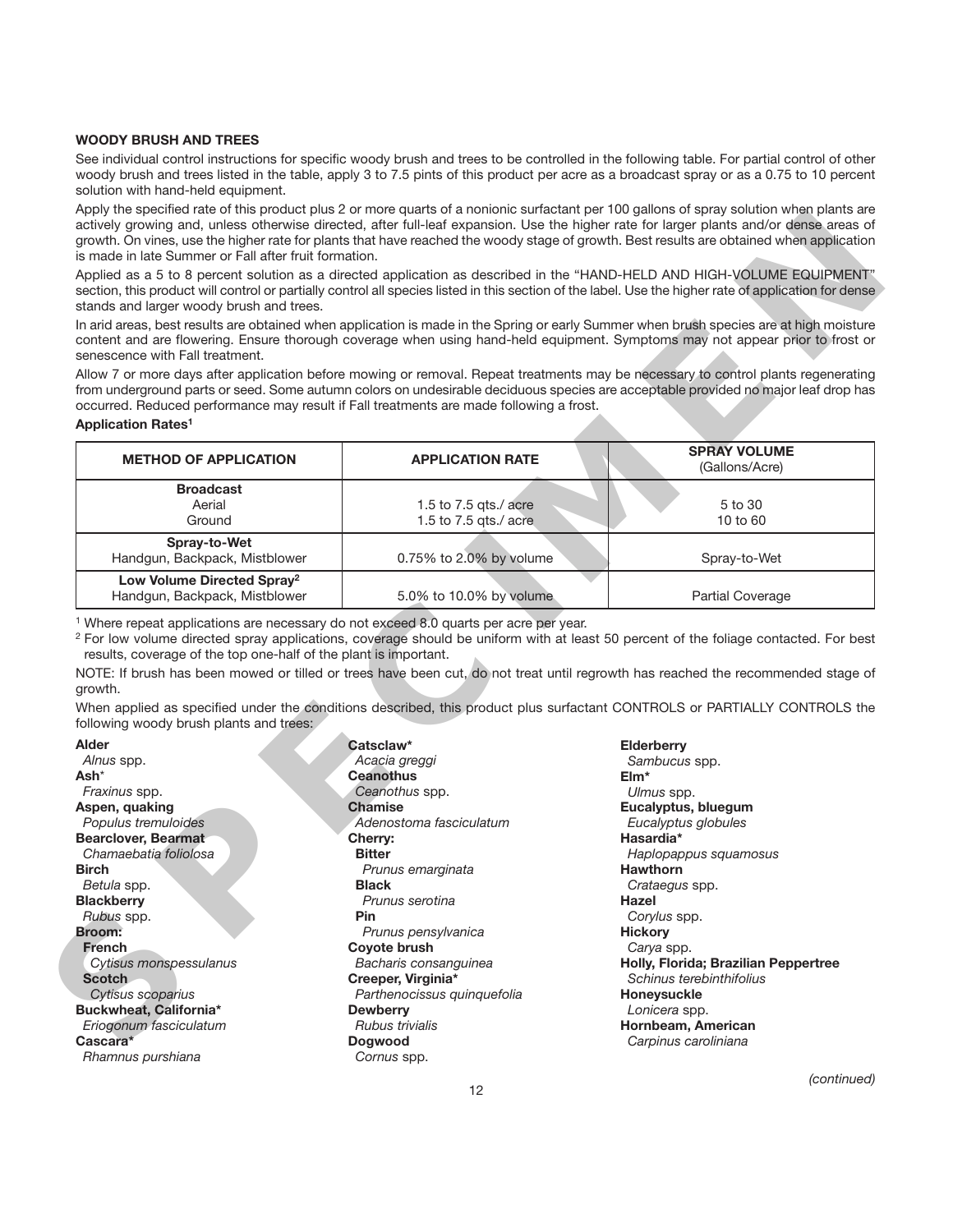**Kudzu** *Pueraria lobata* **Locust, black\*** *Robinia pseudoacacia* **Manzanita** *Arctostaphylos* spp. **Maple: Red\*\*** *Acer rubrum* **Sugar** *Acer saccharum* **Vine***\* Acer circinatum* **Monkey Flower\*** *Mimulus guttatus* **Oak: Black\*** *Quercus velutina* **Northern pine** *Quercus palustris* **Post** *Quercus stellata* **Red** *Quercus rubra* **Southern red** *Quercus falcata* **White\*** *Quercus alba*

**Persimmon\*** *Diospyros* spp. **Poison Ivy** *Rhus radicans* **Poison Oak** *Rhus toxicodendron* **Poplar, yellow\*** *Liriodendron tulipifera* **Prunus** *Prunus* spp. **Raspberry** *Rubus* spp. **Redbud, eastern** *Cercis canadensis* **Rose, multiflora** *Rosa multiflora* **Russian-olive** *Elaeagnus angustifolia* **Sage: black, white** *Salvia* spp. **Sagebrush, California** *Artemisia californica* **Salmonberry** *Rubus spectabilis* **Salt cedar\*** *Tamarix* spp. **Saltbush, Sea myrtle** *Baccharis halimifolia*

**Sassafras** *Sassafras aibidum* **Sourwood\*** *Oxydendrum arboreum* **Sumac: Poison\*** *Rhus vernix* **Smooth\*** *Rhus glabra* **Winged\*** *Phus copallina* **Sweet gum** *Liquidambar styraciflua* **Swordfern\*** *Polystichum munitum* **Tallowtree, Chinese** *Sapium sebiferum* **Thimbleberry** *Rubus parviflorus* **Tobacco, tree\*** *Nicotiana glauca* **Trumpetcreeper** *Campsis radicans* **Waxmyrtle, southern\*** *Myrica cerifera* **Willow** *Salix* spp. Analogous state. The focolor of the control of the control of the control of the control of the control of the control of the control of the control of the control of the control of the control of the control of the contr

\*Partial control

\*\*See below for control or partial control instruction.

See the "DIRECTIONS FOR USE" and "MIXING AND APPLICATION INSTRUCTIONS" sections in this label for labeled use and specific application instructions.

Apply the product as follows to control or partially control the following woody brush and trees.

**Alder/Blackberry/Dewberry/Honeysuckle/Oak, Post/Raspberry** - For control, apply 4-1/2 to 6 pints per acre as a broadcast spray or as a 3/4 to 1-1/4 percent solution with hand-held equipment.

**Aspen, Quaking/Hawthorn/Trumpetcreeper** - For control, apply 3 to 4-1/4 pints of this product per acre as a broadcast spray or as a 3/4 to 1-1/4 percent solution with hand-held equipment.

**Birch/Elderberry/Hazel/Salmonberry/Thimbleberry** - For control, apply 3 pints per acre of this product as a broadcast spray or as a 3/4 percent solution with hand-held equipment.

**Broom: French, Scotch** - For control, apply a 1-1/4 to 1-1/2 percent solution with hand-held equipment.

**Buckwheat, California/Hasardia/Monkey Flower/Tobacco, Tree** - For partial control of these species apply a 3/4 to 1-1/2 percent solution of this product as a foliar spray with hand-held equipment. Thorough coverage of foliage is necessary for best results.

**Catsclaw** - For partial control, apply a 1-1/4 to 1-1/2 percent solution with hand-held equipment when at least 50 percent of the new leaves are fully developed.

**Cherry: Bitter, Black, Pin/Oak, Southern Red/Sweet Gum/Prunus** - For control, apply 3 to 7-1/2 pints of this product per acre as a broadcast spray or as a 1 to 1-1/2 percent solution with hand-held equipment.

**Coyote brush** - For control, apply a 1-1/4 to 1-1/2 percent solution with hand-held equipment when at least 50 percent of the new leaves are fully developed.

**Dogwood/Hickory/Salt cedar** - For partial control, apply a 1 to 2 percent solution of this product with hand-held equipment or 6 to 7-1/2 pints per acre as a broadcast spray.

**Eucalyptus, bluegum** - For control of eucalyptus resprouts, apply a 1-1/2 percent solution of this product with hand-held equipment when resprouts are 6- to 12-feet tall. Ensure complete coverage. Apply when plants are actively growing. Avoid application to drought-stressed plants.

**Holly, Florida/Waxmyrtle, southern** - For partial control, apply this product as a 1-1/2 percent solution with hand-held equipment.

**Kudzu** - For control, apply 6 pints of this product per acre as a broadcast spray or as a 1-1/2 percent solution with hand-held equipment. Repeat applications will be required to maintain control.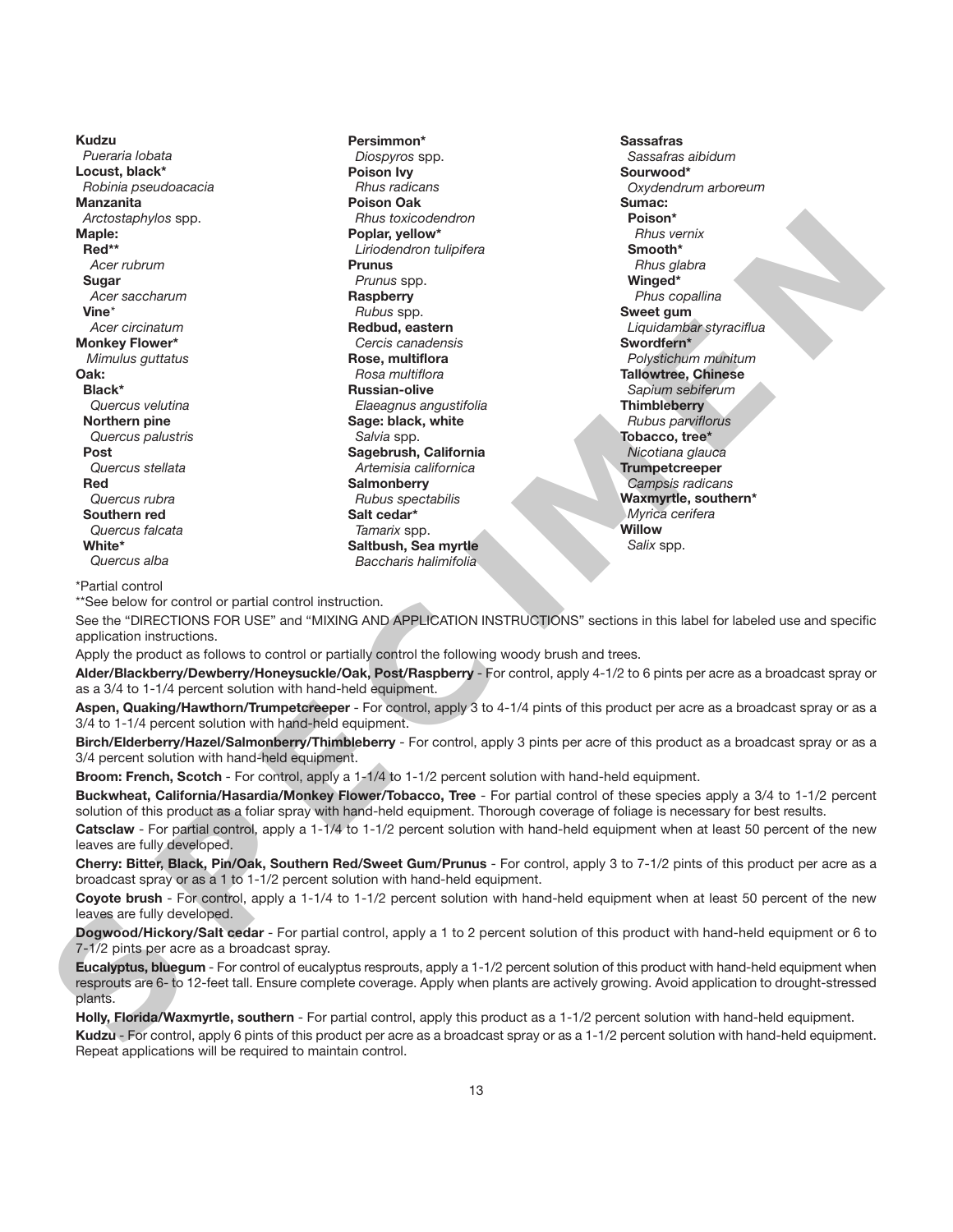**Maple, Red** - For control, apply as a 3/4 to 1-1/4 percent solution with hand-held equipment when leaves are fully developed. For partial control, apply 2 to 7-1/2 pints of this product per acre as a broadcast spray.

Maple, Sugar/Oak: Northern Pine, Red - For control, apply as a 3/4 to 1-1/4 percent solution with hand-held equipment when at least 50 percent of the new leaves are fully developed.

**Poison Ivy/Poison Oak** - For control, apply 6 to 7-1/2 pints of this product per acre as a broadcast spray or as a 1-1/2 percent solution with hand-held equipment. Repeat applications may be required to maintain control. Fall treatments must be applied before leaves lose green color.

**Rose, multiflora** - For control, apply 3 pints of this product per acre as a broadcast spray or as a 3/4 to 1-1/2 percent solution with handheld equipment. Treatments should be made prior to leaf deterioration by leaf-feeding insects.

**Sage, black/Sagebrush, California/Chamise/Tallowtree, Chinese** - For control of these species, apply a 3/4 percent solution with hand-held equipment. Thorough coverage of foliage is necessary for best results.

**Saltbush, Sea myrtle** - For control, apply this product as a 1 percent solution with hand-held equipment.

**Willow** - For control, apply 4-1/2 pints of this product per acre as a broadcast spray or as a 3/4 percent solution with hand-held equipment.

**Other woody brush and trees listed in this label** - For partial control, apply 3 to 7-1/2 pints of this product per acre as a broadcast spray or as a 3/4 to 1-1/2 percent solution with hand-held equipment.

#### **NON-CROP USES**

See "PRODUCT INFORMATION" and "MIXING AND APPLICATION INSTRUCTIONS" sections of this label for essential product performance information and the following "NON-CROP" sections for specific uses.

EXTREME CARE MUST BE EXERCISED TO AVOID CONTACT OR SPRAY WITH FOLIAGE, GREEN STEMS, EXPOSED NON-WOODY ROOTS OR FRUIT OF CROPS, DESIRABLE TURFGRASSES, TREES, SHRUBS OR OTHER DESIRABLE VEGETATION SINCE SEVERE DAMAGE OR DESTRUCTION MAY RESULT.

Repeat treatments may be necessary to control weeds regenerating from underground parts or seeds. Where repeat applications are necessary, do not exceed 8 quarts of this product per acre per year.

This product does not provide residual weed control. For subsequent weed control, follow a label-approved herbicide program.

Read and carefully observe the cautionary statements and all other information appearing on the labels of all herbicides used.

#### **INDUSTRIAL, RECREATIONAL AND PUBLIC AREAS**

When applied as directed for "NON-CROP USES", under conditions described, this product may be used to control the listed weeds. **Non-Crop Sites** - This product may be used to control the listed weeds in terrestrial noncrop sites and/or in aquatic sites within these areas:

airfields; airports; alleys, lanes, trails & access roads; around commercial or industrial structures or outbuildings; around farm and ranch structures and outbuildings; around ornamental gardens; around ornamental trees & shrubs; bare ground; beaches; campgrounds; construction sites; ditch banks; drive-in theaters; driveways & ramps; dry ditches & canals; fences & fencerows; firebreaks; golf courses: gravel yards; habitat restoration & management areas; highways & roadsides (including aprons, medians, guardrails & right of ways); industrial plant sites; industrial areas; lumber yards; mulched areas; natural areas; paths and trails; parking areas; parks; paved areas; petroleum & other tank farms; pumping installations; pipeline, power, telephone & utility rights-of-way; power stations; preplant to turf & ornamental plants; railroad rights-of way; recreation areas; refineries; resorts; schools; sidewalks; sports areas; storage areas; substations; tennis courts; uncropped farmstead areas; uncultivated non-agricultural areas; vacant lots; walkways; wastelands; & wildlife habitat areas Please hyperson Case is considered by the offer a probable precise as considered by each of the please state is a state of the other state is a state of the other state is a state of the other state is a state of the other

When applied as directed for "NON-CROP USES", under conditions described, this product may be used to control the listed weeds in terrestrial non-crop sites within these areas: Habitat Restoration & Management Area, Pipeline, Power, Telephone & Utility Rights-of-Way and Pumping Installations.

This product is a non-selective herbicide that is diluted and applied to the foliage of actively growing weeds as a spot or broadcast application. It is absorbed by the leaves and moves throughout the stem and roots to control the entire plant. Visible symptoms may require a week or more to appear, with burndown usually occurring in 2 to 4 weeks. Symptoms are a gradual wilting and yellowing of the sprayed plant followed by deterioration of both shoots and roots. This product has no herbicide activity in the soil and will not wash or leach to affect nearby vegetation. Any ornamental species may be planted in treated areas 7 days or more after application. For most effective results, delay mowing, clipping, planting or sodding of treated areas for at least 7 days after application. This allows time for this product to move within the plant.

For specific rates of application and instructions for control of particular annual weeds, perennial weeds, woody brush and trees, seethe "WEEDS CONTROLLED" section of this label. These applications may be made to large affected areas or as spot treatments. For general use in small areas, see alternative instructions below under "Small Area Treatment With Hand-held Sprayers".

Unless the "Agriculture Use Requirements" on this label are observed, the following restrictions apply:

Not for use on plants being grown for sale or other commercial use, or for commercial seed production, or for research purposes. For use on plants intended for aesthetic purposes or climactic modification and being grown in ornamental gardens or parks, or on golf courses or lawns and grounds.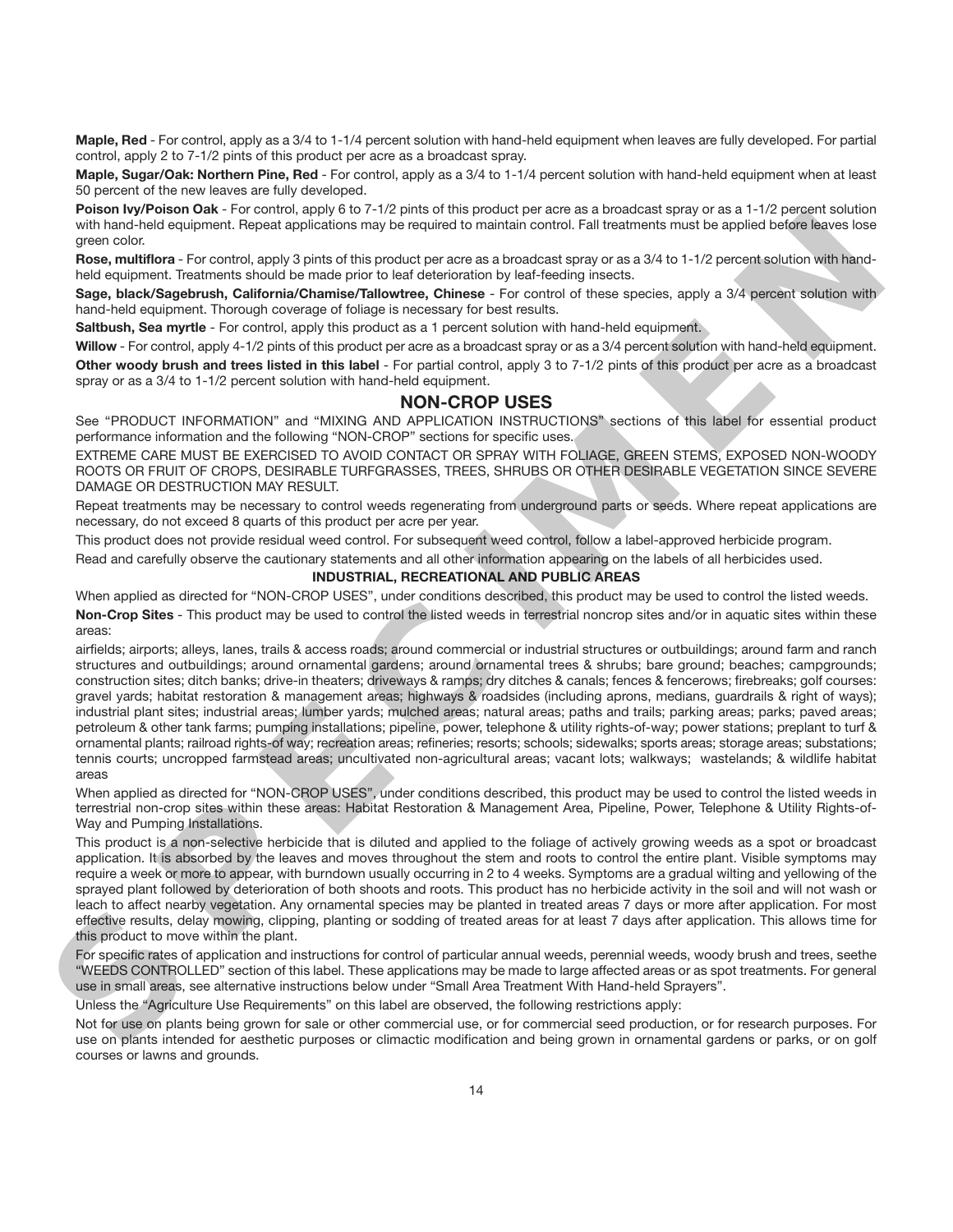AVOID SPRAY DRIFT CONTACT WITH DESIRABLE LAWN GRASSES, FLOWERS, VEGETABLES, SHRUBS OR TREES. DO NOT CONTACT GREEN BARK OF TREES OR SHRUBS. IF DESIRABLE VEGETATION IS CONTACTED, WASH IMMEDIATELY WITH WATER.

Depending on the type of non-crop application, this product may be applied with boom equipment, high-volume spray equipment and hand-held sprayers as described in the respective portions of the "APPLICATION EQUIPMENT and TECHNIQUES" section of the label. Additionally, the product may be applied with recirculating sprayers, shielded applicators, or wiper applicators in any non-crop site specified on this label. See the "Selective Equipment" part of "APPLICATION EQUIPMENT AND TECHNIQUES" section of this label for information on proper use and calibration of this equipment.

#### **Small Area Treatment With Hand-held Sprayers**

Add 2.25 to 4.5 fluid ounces of this product plus 0.5 to 1 fluid ounce of nonionic surfactant to 1 gallon of clean water. Use the low rate for many grasses and annual weeds. Use the higher specified rate for control of perennials and brush. Use pump-up sprayer, backpack sprayer or other sprayer suitable for small areas. Adjust equipment to deliver a coarse spray pattern. USE OF HOSE-END SPRAYERS OR SPRINKLER-TYPE DEVICES MAY NOT BE USED.

#### **TANK MIXTURES FOR NON-CROP SITES**

When applied as a tank mixture, this product provides control of the emerged annual weeds and partial control of the emerged perennial weeds listed in this label. When applied as a tank mixture, the following residual herbicides will provide preemergence control of the weeds listed in the individual product labels.

# **This product PLUS Diuron This product PLUS Krovar® I This product PLUS Princep®, Caliber®90, Simazine 4L, 80W or 90DF This product PLUS Surflan®75W, Surflan AS This product PLUS Ronstar®50WP This product PLUS Spyder or Spyder Extra This product PLUS ProClipse This product PLUS Polaris AC Complete** expected minimals and a state spectral properties that means the spectral and the spectral and the spectral and the spectral and the spectral and the spectral and the spectral and the spectral and the spectral and the spec

When tank mixing with residual herbicides, add an nonionic surfactant at 0.5 to 1 percent by volume of spray solution. See the "APPLICATION EQUIPMENT AND TECHNIQUES" section of this label before preparing these tank mixtures.

Read and carefully observe the label claims, precautionary statements, specified use rate and all other information on the labels of all products used in these tank mixtures.

Use according to the most restrictive label directions for each product in the mixture.

#### **CONTROL OF EMERGED WEEDS**

Note: For backpack sprayer and handgun applications, see the "HAND-HELD AND HIGH VOLUME EQUIPMENT" section for specified rates.

#### **Annual Weeds**

Apply 1.5 pints per acre of this product in these tank mixtures when weeds are less than 6 inches tall and 2.25 pints per acre when weeds are more than 6 inches tall.

#### **Perennial Weeds**

For partial control of perennial weeds using these tank mixtures, apply 1.5 to 7.5 pints per acre of this product. Follow there commendations in the "WEEDS CONTROLLED" section of this label for stage of growth and rate of application for specific perennial weeds.

#### **PREEMERGENCE WEED CONTROL**

For preemergence weed control, refer to the individual product labels for specific non-crop sites, rates, carrier volumes and precautionary statements.

Mix only the quantity of spray solution which can be used during the same day. Do not allow these tank mixtures to stand overnight as this may result in reduced weed control.

#### **BROADCAST APPLICATION FOR WEED CONTROL IN CHRISTMAS TREE PLANTATIONS**

NOTE: IF THIS PRODUCT IS IMPROPERLY APPLIED, IT HAS THE POTENTIAL TO CAUSE SEVERE INJURY TO CHRISTMAS TREES. FOLLOW ALL LABELED DIRECTIONS.

This product may be applied as a broadcast spray over established Christmas trees. To prevent drift onto nearby desirable crops or vegetation, ensure that adequate buffers are maintained.

The following Christmas tree species are approved for this application:

- Douglas Fir (*Pseudotsuga menziesii*)
- Fir species (*Abies* spp.)
- Spruce species (*Picea* spp.)

Do not apply this product until trees have completed at least a full growing season since planting or transplanting. Do not apply within 1 full year prior to tree harvest.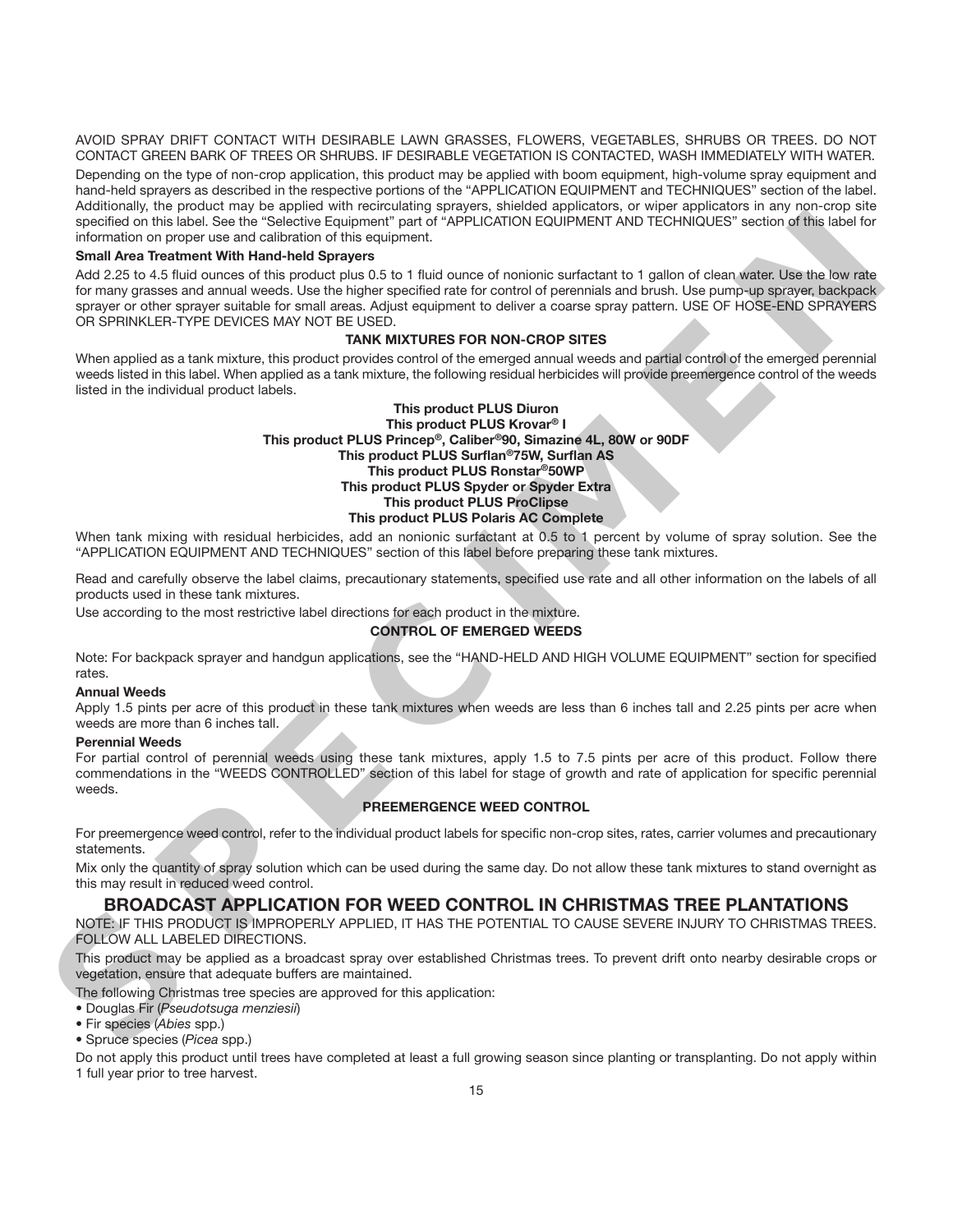In the fall, applications may only be made after the formation of final conifer resting buds. Final resting buds must be in the dormant stage and fully hardened. If applications are made at any other time, unacceptable Christmas tree injury may occur.

Avoid spray pattern overlap, as injury may result.

Apply 24 fluid ounces of this product per acre in 5 to 30 gallons of water per acre.

NOTE: ADDING SURFACTANTS, ADDITIVES CONTAINING SURFACTANTS, OR ANY OTHER ADDITIVES TO THIS PRODUCT MAY RESULT IN SEVERE CHRISTMAS TREE INJURY.

In some areas, this product may be used at rates from 24 to 48 fluid ounces per acre. Consult your local Nufarm representative for specific instructions if you require rates that exceed 24 fluid ounces per acre.

Do not use drift control additives as they may increase Christmas tree injury. Do not use other herbicides in a tank mix with this product as Christmas trees could be severely injured.

# **SILVICULTURAL SITES AND RIGHTS-OF-WAY**

NOTE: DO NOT USE AS AN OVER-THE-TOP BROADCAST SPRAY IN SILVICULTURAL NURSERIES.

When applied as directed for "NON-CROP USES" under conditions described this product controls undesirable vegetation listed on this label. This product also suppresses or controls undesirable vegetation listed on this label when applied at specified rates for release of established coniferous species listed on this label.

For specific rates of application and instructions for control of various brush, annual and perennial weeds, see the "WEEDS CONTROLLED" section of this label. For specific rates of application for release of listed coniferous species, see the "CONIFER RELEASE" part of this section of the label.

Where repeat applications are necessary, do not exceed 8 quarts of this product per acre per year.

#### **Aerial Application**

This product may be applied using aerial spray equipment for silvicultural site preparation, conifer release and rights-of-way treatments. See the "APPLICATION EQUIPMENT and TECHNIQUES" part of the "MIXING AND APPLICATION INSTRUCTIONS APPLICATION EQUIPMENT AND TECHNIQUES" section of this label for information on how to apply this product by air. DO NOT APPLY THIS PRODUCT BY AIR TO RIGHTS-OF-WAY SITES IN THE STATE OF CALIFORNIA.

#### **SITE PREPARATION**

Following preplant applications of this product, any silvicultural species may be planted.

#### **POST DIRECTED SPRAY**

In established silvicultural sites, use as a spray on the foliage of undesirable vegetation. Care must be exercised to avoid contact of spray, drift or mist with foliage or green bark of desirable species.

#### **CONIFER RELEASE**

For release, apply at the end of the first growing season, except in California. Vegetation of target weeds or trees should not be disturbed prior to treatment or until visual symptoms appear after treatment. Symptoms of treatment are slow to appear, especially in woody species treated in late Fall. **Injury may occur to conifers treated for release, especially where spray patterns overlap or the higher rates are applied or when applications are made during periods of active conifer growth.**

Applications must be made after formation of final conifer resting buds in the fall or prior to initial bud swelling in spring. Some autumn colors on undesirable deciduous species are acceptable provided no major leaf drop has occurred. Use the following rates for conifer release to control or partially control the weeds listed in the "WEEDS CONTROLLED" section of this label.

#### **For release of the following conifer species:**

| <b>Douglas Fir</b>    | Fir        | Hemlock           | Pines*     | Spruce     |
|-----------------------|------------|-------------------|------------|------------|
| Pseudotsuga menziesii | Abies spp. | <i>Tsuga</i> spp. | Pinus spp. | Picea spp. |

\*Includes all species except eastern white pine, loblolly pine or slash pine.

Apply 2.25 to 3 pints of this product per acre except in Washington and Oregon, west of the crest of the Cascade Mountains. For Spring treatments west of the crest of the Cascade Mountains, apply 1 quart of this product per acre before conifer bud swell for control of annual weeds. For Fall treatments in Washington and Oregon, west of the crest of the Cascade Mountains, apply 1.5 to 2.25 pints of this product per acre before any major leaf drop of deciduous species. Add 10 fluid ounces nonionic surfactant per 2 pints of this product. In Maine, up to 4.5 pints per acre may be used for the control of difficult weeds. NOTE LOORING HAPPENDATES, AGOTTHIS CONTROLLATION SURFACTS, ON WY OTHET AGOTTHIS TO THE PRODUCT LAYE CONTROLLATION CONTROLLATION CONTROLLATION CONTROLLATION CONTROLLATION CONTROLLATION CONTROLLATION CONTROLLATION CONTROLLAT

Note for Douglas fir release: Ensure that surfactant has been adequately tested for Douglas fir safety and follow manufacturer's specifications for rate of application.

For release of Western hemlock, apply 1 quart of this product per acre.

#### **For release of the following conifer species:**

| <b>Lobiolly Pine</b> | Eastern white pine | Slash pine      |
|----------------------|--------------------|-----------------|
| Pinus taeda          | Pinus strobus      | Pinus elliottii |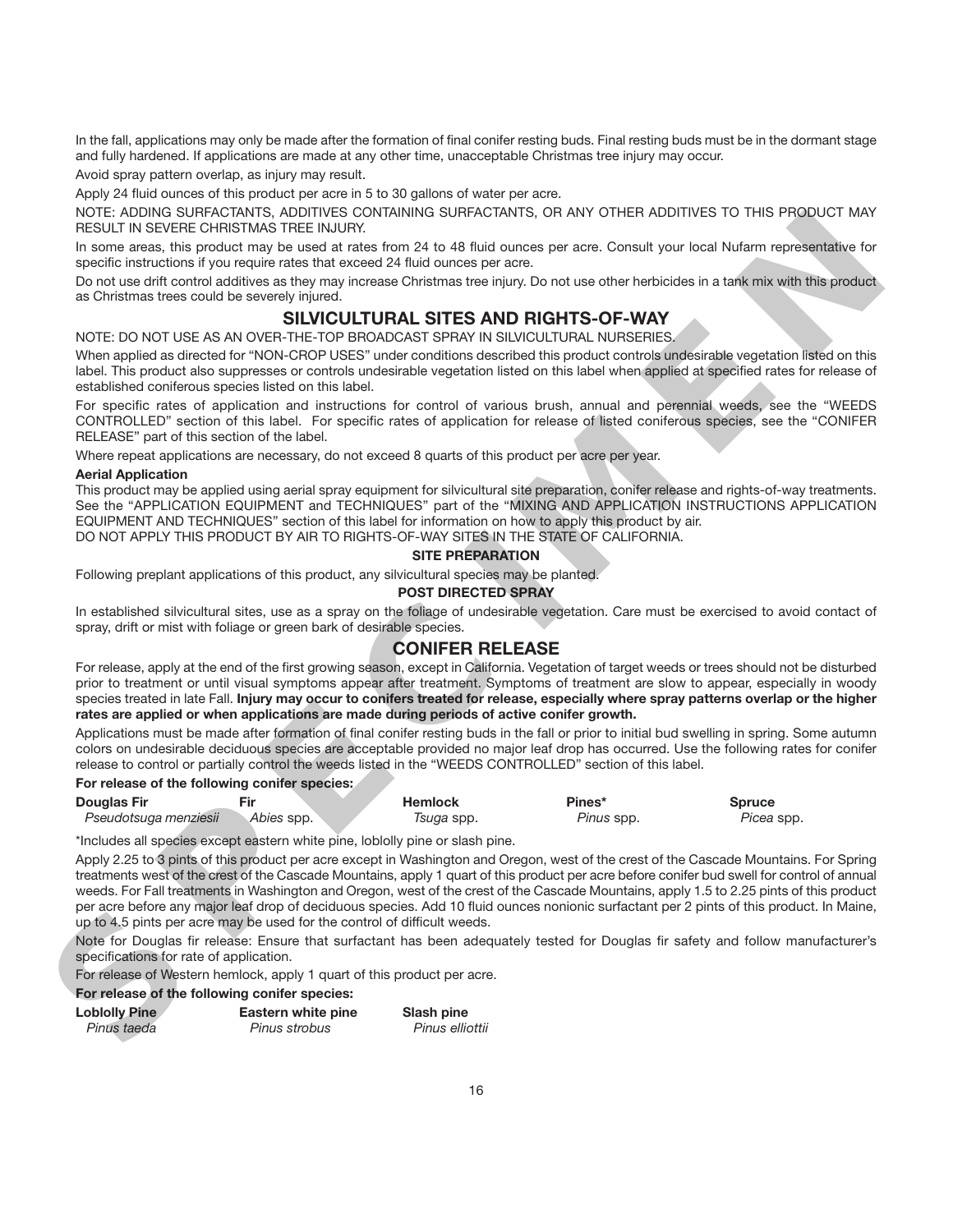Late Season Application - Apply 2-1/4 to 3 pints of this product in a minimum of 5 gallons of spray solution per acre during early autumn. Nufarm does not recommend the use of a crop oil concentrate or MSO (methylated seed oil) based surfactant for use in southern conifer species release with this product. The addition of a tested and approved southern conifer release surfactant is recommended. Applications made prior to September 1 or when conditions are conducive to rapid growth of conifers will create the potential for increased injury in the form of tip and/or needle burn. Injury may decrease with later applications. Some autumn colors are acceptable at time of application. Apply prior to frost or leaf drop of undesirable plants.

|                                                                                                                     | competition from the following species:                                                                                                                                       |                                                                                                                                           |                                                                                                                                                      | Applications made according to label directions will release loblolly pine, eastern white pine and slash pine by reducing                                                                                                                                                                                                                                                                                                       |
|---------------------------------------------------------------------------------------------------------------------|-------------------------------------------------------------------------------------------------------------------------------------------------------------------------------|-------------------------------------------------------------------------------------------------------------------------------------------|------------------------------------------------------------------------------------------------------------------------------------------------------|---------------------------------------------------------------------------------------------------------------------------------------------------------------------------------------------------------------------------------------------------------------------------------------------------------------------------------------------------------------------------------------------------------------------------------|
| Ash<br>Fraxinus spp.<br>Cherry, Black<br>Prunus serotina<br>Cherry, Pin<br>Prunus pensylvanica<br>Elm<br>Ulmus spp. | <b>Hawthorn</b><br>Crataegus spp.<br>Locust, Black<br>Robinia pseudoacacia<br>Maple, Red<br>Acer rubra<br>Oak, Black<br>Quercus velutina                                      | Oak, Post<br>Quercus stellata<br>Oak, Southern Red<br>Quercus falcata<br>Oak, White<br>Quercus alba<br><b>Persimmon</b><br>Diospyros spp. | Poplar, yellow<br>Liriodendron tulipfera<br><b>Sassafras</b><br>Sassafras aibidum<br>Sourwood<br>Oxydendrum arboreum<br>Sumac, Poison<br>Rhus vernix | Sumac, Smooth<br>Rhus glabra<br>Sumac, Winged<br>Rhus copallina<br><b>Sweetgum</b><br>Liquidambar styraciflua                                                                                                                                                                                                                                                                                                                   |
|                                                                                                                     | Apply only to those sites where woody brush and trees listed in this label constitute the majority of the undesirable species.                                                |                                                                                                                                           |                                                                                                                                                      |                                                                                                                                                                                                                                                                                                                                                                                                                                 |
|                                                                                                                     | THIS PRODUCT PLUS SPYDER TANK MIXTURES FOR CONIFER RELEASE                                                                                                                    | <b>FROM HERBACEOUS WEEDS</b>                                                                                                              |                                                                                                                                                      |                                                                                                                                                                                                                                                                                                                                                                                                                                 |
| weeds listed below.                                                                                                 |                                                                                                                                                                               |                                                                                                                                           |                                                                                                                                                      | To release Loblolly pines, Slash, Red pine and Virginia pine from herbaceous weeds, tank mixtures of this product with Spyder will provide<br>control of annual weeds listed in the "WEEDS CONTROLLED" section of this and the Spyder label, and partial control of the perennial<br>Apply 12 to 18 fluid ounces of this product plus 2 to 4 fluid ounces of Spyder in 10 to 30 gallons of spray solution per acre. Nufarm does |
|                                                                                                                     | to actively growing weeds as a broadcast spray over the top of the young Loblolly pine, Red pine, Slash pine and Virginia pine.                                               |                                                                                                                                           |                                                                                                                                                      | not recommend the use of a crop oil concentrate or MSO (methylated seed oil) based surfactant for use in southern conifer species<br>release with this product. The addition of a tested and approved southern conifer release surfactant is recommended. Make application                                                                                                                                                      |
|                                                                                                                     | per acre. This product plus Spyder tank mixtures may not be applied by air in California.                                                                                     |                                                                                                                                           |                                                                                                                                                      | This tank mixture may be applied using aerial equipment. When applying by air, use the specified rate in 5 to 15 gallons of spray solution                                                                                                                                                                                                                                                                                      |
|                                                                                                                     |                                                                                                                                                                               |                                                                                                                                           |                                                                                                                                                      |                                                                                                                                                                                                                                                                                                                                                                                                                                 |
|                                                                                                                     | For control of annual weeds below 12 inches in height (or runner length on annual vines), use the lower rates of both products.                                               |                                                                                                                                           |                                                                                                                                                      |                                                                                                                                                                                                                                                                                                                                                                                                                                 |
| formation.                                                                                                          |                                                                                                                                                                               |                                                                                                                                           |                                                                                                                                                      | Use the higher rates of both products when annual weeds are in more advanced stages of growth and approaching flower or seed                                                                                                                                                                                                                                                                                                    |
|                                                                                                                     |                                                                                                                                                                               |                                                                                                                                           |                                                                                                                                                      | Use the higher rates of both products for partial control of the following perennial weeds. Use the lower rates for suppression                                                                                                                                                                                                                                                                                                 |
| of growth.<br><b>Bahiagrass</b><br>Paspalum notatum<br><b>Broomsedge</b><br>Andropogon virginicus                   | Dock, curly<br>Rumex crispus<br><b>Dogfennel</b><br>Eupatorium capilliflorium                                                                                                 | Fescues, tall<br>Festuca arundinacea<br>Johnsongrass*<br>Sorghum halepense                                                                | Poorjoe*<br>Diodia teres<br>Trumpetcreeper**<br>Campsis radicans                                                                                     | <b>Vaseygrass</b><br>Paspalum urvillei<br>Vervain, blue<br>Verbena hastata                                                                                                                                                                                                                                                                                                                                                      |
| *Control at the higher rates<br>**Suppression at the higher rates only.                                             |                                                                                                                                                                               |                                                                                                                                           |                                                                                                                                                      |                                                                                                                                                                                                                                                                                                                                                                                                                                 |
|                                                                                                                     |                                                                                                                                                                               |                                                                                                                                           |                                                                                                                                                      | Pine damage may occur or can be accentuated if treatment takes place when young trees are under stress from drought, flood water,                                                                                                                                                                                                                                                                                               |
|                                                                                                                     | insects or disease, or are in an active growth stage.<br>Read and observe the cautionary statements and all other information appearing on the labels of all herbicides used. |                                                                                                                                           |                                                                                                                                                      | Note To User: This product must not be used in areas where adverse impact on federally designated endangered/threatened plant or<br>aquatic species is likely. Prior to making applications, the user of this product must determine that no such species are located in or                                                                                                                                                     |
| immediately adjacent to the area to be treated.                                                                     |                                                                                                                                                                               |                                                                                                                                           |                                                                                                                                                      |                                                                                                                                                                                                                                                                                                                                                                                                                                 |
|                                                                                                                     | nonionic surfactant at a rate of 10 percent by volume of total herbicide solution is recommended.                                                                             | <b>WIPER APPLICATIONS</b>                                                                                                                 |                                                                                                                                                      | For wick or wiper applications, mix 1 gallon of this product with 2 gallons of clean water to make a 33 percent solution. Addition of a                                                                                                                                                                                                                                                                                         |

# **THIS PRODUCT PLUS SPYDER TANK MIXTURES FOR CONIFER RELEASE FROM HERBACEOUS WEEDS**

#### **Use the higher rates of both products for partial control of the following perennial weeds. Use the lower rates for suppression of growth.**

| <b>Bahiagrass</b>     | Dock, curly               | Fescues, tall       | Poorioe*         | <b>Vaseygrass</b> |
|-----------------------|---------------------------|---------------------|------------------|-------------------|
| Paspalum notatum      | Rumex crispus             | Festuca arundinacea | Diodia teres     | Paspalum urvillei |
| <b>Broomsedge</b>     | Dogfennel                 | Johnsongrass*       | Trumpetcreeper** | Vervain, blue     |
| Andropogon virginicus | Eupatorium capilliflorium | Sorghum halepense   | Campsis radicans | Verbena hastata   |

#### **WIPER APPLICATIONS**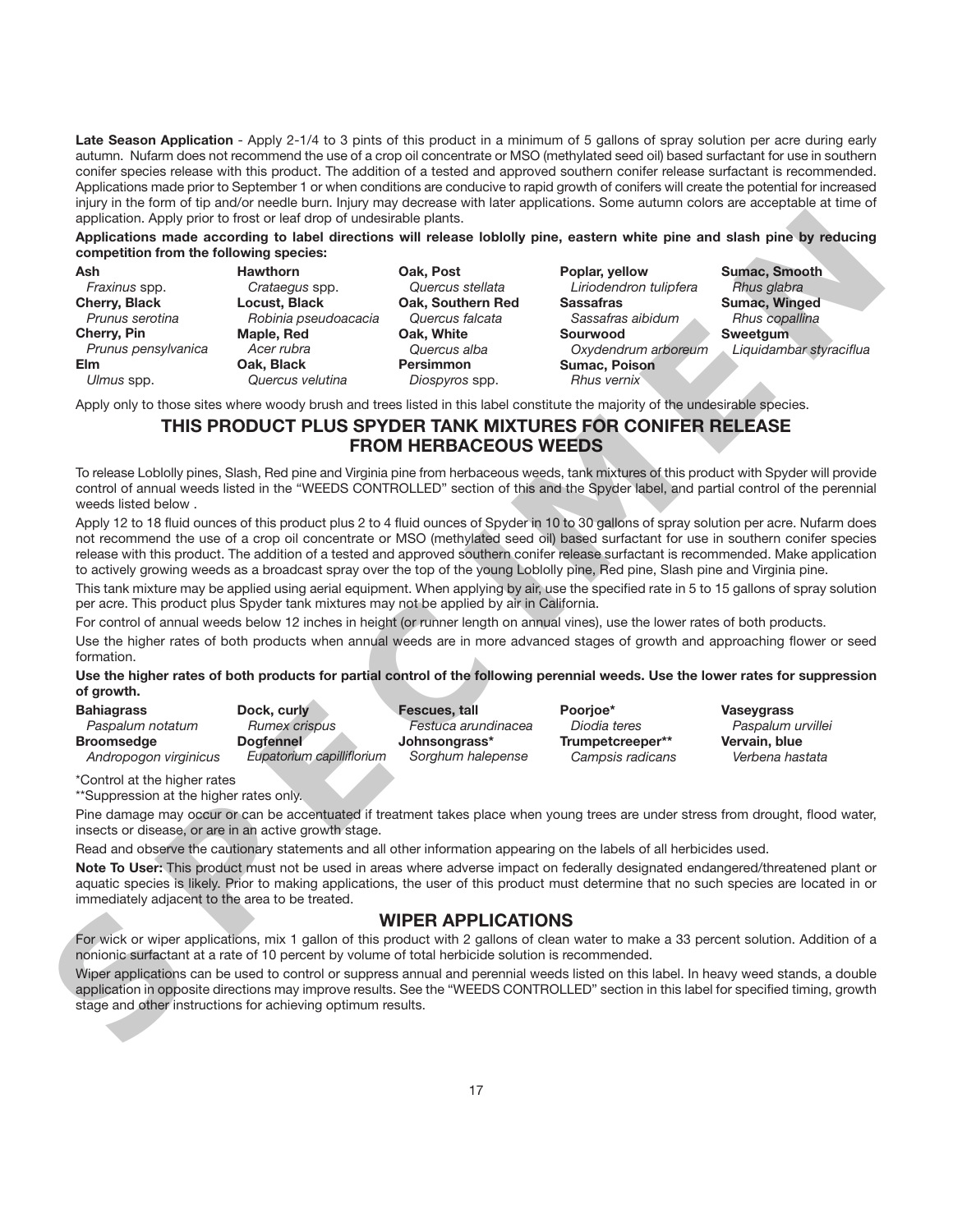# **CUT STUMP APPLICATION**

Woody vegetation may be controlled by treating freshly cut stumps of trees and resprouts with this product. Apply this product using suitable equipment to ensure coverage of the entire cambium. Cut vegetation close to the soil surface. **Apply a 50 to 100 percent solution of this product to the freshly-cut surface immediately after cutting.** Delay in application may result in reduced performance. For best results, applications should be made during periods of active growth and full leaf expansion.

**When used according to directions for cut stump application, this product will control, partially control or suppress many types of woody brush and tree species, some of which are listed below:**

| <b>Alder</b>           | <b>Eucalyptus</b>  | <b>Maple</b>  | Reed, Giant             | <b>Sycamore</b>         |
|------------------------|--------------------|---------------|-------------------------|-------------------------|
| Alnus spp.             | Eucalyptus spp.    | Acer spp.     | Arundo donax            | Platanus occidentalis   |
| <b>Coyote Brush</b>    | <b>Hickory</b>     | Oak           | Salt cedar              | <b>Tan Oak</b>          |
| Baccharis consanguinea | Carva spp.         | Quercus spp.  | Tamarix spp.            | Lithocarpus densiflorus |
| <b>Dogwood</b>         | <b>Madrone</b>     | <b>Poplar</b> | Sweet gum               | <b>Willow</b>           |
| Cornus spp.            | Arbutus menziestii | Populus spp.  | Liquidambar styraciflua | Salix spp.              |

#### **INJECTION AND FRILL APPLICATIONS**

Woody vegetation may be controlled by injection or frill application of this product. Apply this product using suitable equipment which must penetrate into the living tissue. Apply the equivalent of 1 ml of this product per each 2 to 3 inches of trunk diameter (DBH). This is best achieved by applying a 25 to 100 percent concentration of this product either to a continuous frill around the tree or as cuts evenly spaced around the tree below all branches. As tree diameter increases in size, better results are achieved by applying diluted material to a continuous frill or more closely spaced cuttings. Avoid application techniques that allow runoff to occur from frill or cut areas in species that exude sap freely after frills or cutting. In species such as these, make frill or cut at an oblique angle so as to produce a cupping effect and use undiluted material. For best results, applications should be made during periods of active growth and after full leaf expansion. For the the control of the total of the state of the state of the state of the state of the state of the state of the state of the state of the state of the state of the state of the state of the state of the state of the

|                 | Control                 |                  | <b>Suppression</b> |
|-----------------|-------------------------|------------------|--------------------|
| Oak             | Quercus spp.            | <b>Black Gum</b> | Nyssa sylvatica    |
| Poplar          | Populus spp.            | <b>Dogwood</b>   | Cornus spp.        |
| <b>Sweetgum</b> | Liquidambar styraciflua | <b>Hickory</b>   | Carya spp.         |
| <b>Sycamore</b> | Platanus occidentalis   | Maple, Red       | Acer rubrum        |

#### **WETLAND SITES**

This product may be used in and around water (aquatic areas) and wetlands found in forestry and in power, telephone and pipeline rightsof-way sites including where these sites are adjacent to or surrounding domestic water supply reservoirs, supply streams, lakes and ponds. Read and observe the following before making applications in and around water.

Consult local public water control authorities before applying this product in and around public water. Permits may be required to treat in such areas.

There is no restriction on the use of treated water for irrigation, recreation or domestic purposes.

**Note:** Do not apply this product directly to water within 0.5 mile upstream of an active potable water intake in flowing water (i.e., river, stream, etc.) or within 0.5 mile of an active potable water intake in a standing body of water such as a lake, pond or reservoir. To make aquatic applications around and within 0.5 mile of active potable water intakes, the water intake must be turned off for a minimum period of 48 hours after application. These aquatic applications may be made ONLY in those cases where there are alternative water sources or holding ponds which would permit the turning off of an active potable water intake for a minimum period of 48 hours after the application. This restriction does not apply to intermittent inadvertent overspray of water in terrestrial use sites.

Do not spray open bodies of water where woody brush, trees and herbaceous weeds do not exist. The maximum application rate of 3.75 quarts per acre must not be exceeded in a single over-water broadcast application except as follows, where any specified rate may be applied:

• Stream crossings in utility right-of-way.

• Where applications will result in less than 20 percent of the total water area being treated.

#### **WILDLIFE HABITAT RESTORATION AND MANAGEMENT AREAS**

This product is for the restoration and/or maintenance of native habitat and in wildlife management areas.

#### **Habitat Restoration and Maintenance**

When applied as directed, exotic and other undesirable vegetation may be controlled in habitat management areas. Applications may be made to allow recovery of native plant species, to open up water to attract waterfowl, and for similar broad-spectrum vegetation control requirements in habitat management areas. Spot treatments may be made to selectively remove unwanted plants for habitat enhancement. For spot treatments, care should be exercised to keep spray off of desirable plants.

#### **Wildlife Food Plots**

This product may be used as site preparation treatment prior to planting wildlife food plots. Apply as directed to control vegetation in the plot area. Any wildlife food species may be planted after applying this product, or native species may be allowed to re-infest the area. If tillage is needed to prepare a seedbed, wait 7 days after applying this product before tilling to allow for maximum effectiveness.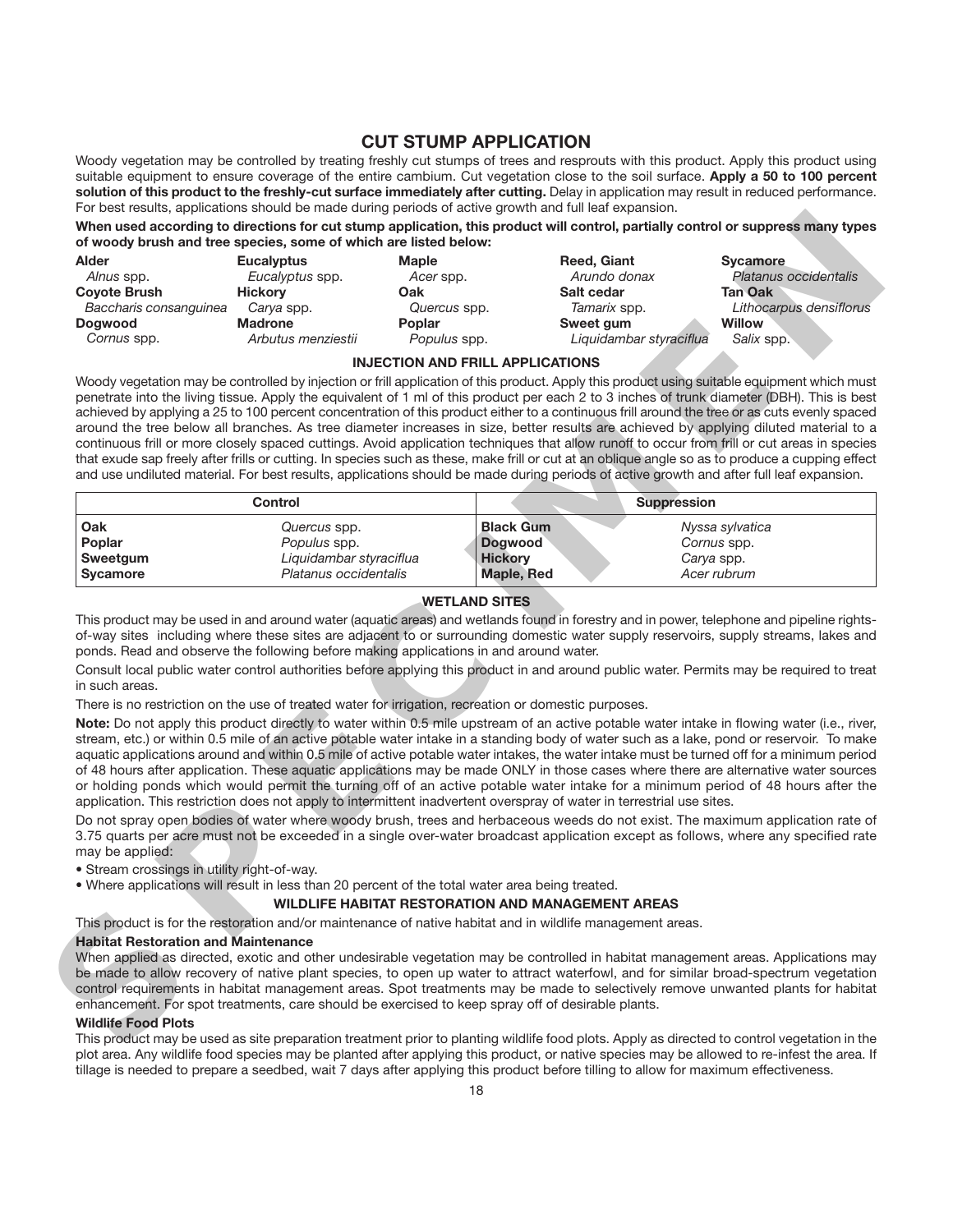#### **WIPER APPLICATIONS**

For wick or wiper applications, mix 1 gallon of this product with 2 gallons of clean water to make a 33 percent solution. Addition of a nonionic surfactant at a rate of 10 percent by volume of total herbicide solution is recommended.

Wiper applications can be used to control or suppress annual and perennial weeds listed on this label. In heavy weed stands, a double application in opposite directions may improve results. See the "WEEDS CONTROLLED" section in this label for specified timing, growth stage and other instructions for achieving optimum results.

# **CUT STUMP APPLICATION**

Woody vegetation may be controlled by treating freshly cut stumps of trees and resprouts with this product. Apply this product using suitable equipment to ensure coverage of the entire cambium. Cut vegetation close to the soil surface. **Apply a 50 to 100 percent solution of this product to the freshly-cut surface immediately after cutting.** Delay in application may result in reduced performance. For best results, applications should be made during periods of active growth and full leaf expansion.

**When used according to directions for cut stump application, this product will control, partially control or suppress many types of woody brush and tree species, some of which are listed below:**

| Alder<br>Alnus spp.<br><b>Coyote Brush</b><br>Baccharis consanguinea<br><b>Dogwood</b><br>Cornus spp. | <b>Eucalyptus</b><br>Eucalyptus spp.<br><b>Hickory</b><br>Carya spp.<br><b>Madrone</b><br>Arbutus menziestii | <b>Maple</b><br>Acer spp.<br>Oak<br>Quercus spp.<br><b>Poplar</b> | Populus spp.<br>Reed, Giant<br>Arundo donax<br>Salt cedar<br>Tamarix spp. | Sweet gum<br>Liquidambar styraciflua<br>Sycamore<br>Platanus occidentalis<br><b>Tan Oak</b><br>Lithocarpus densiflorus |
|-------------------------------------------------------------------------------------------------------|--------------------------------------------------------------------------------------------------------------|-------------------------------------------------------------------|---------------------------------------------------------------------------|------------------------------------------------------------------------------------------------------------------------|
|-------------------------------------------------------------------------------------------------------|--------------------------------------------------------------------------------------------------------------|-------------------------------------------------------------------|---------------------------------------------------------------------------|------------------------------------------------------------------------------------------------------------------------|

# **INJECTION AND FRILL APPLICATIONS**

Woody vegetation may be controlled by injection or frill application of this product. Apply this product using suitable equipment which must penetrate into living tissue. Apply the equivalent of 1 ml of this product per 2 to 3 inches of trunk diameter. This is best achieved by applying 25 to 100 percent concentration of this product either to a continuous frill around the tree or as cuts evenly spaced around the tree below all branches. As tree diameter increases in size, better results are achieved by applying dilute material to a continuous frill or more closely spaced cuttings. Avoid application techniques that allow runoff to occur from frill or cut areas in species that exude sap freely after frills or cutting. In species such as these, make frill or cut at an oblique angle so as to produce a cupping effect and use undiluted material. For best results, applications should be made during periods of active growth and full leaf expansion. specialized transferance and the special field for the special field for the special field for the special field for the specialized transfer in the special field for the special field for the special field for the specia

|                 | Control                 |                   | <b>Suppression</b> |
|-----------------|-------------------------|-------------------|--------------------|
| Oak             | Quercus spp.            | <b>Black Gum*</b> | Nyssa sylvatica    |
| Poplar          | Populus spp.            | <b>Dogwood</b>    | Cornus spp.        |
| Sweetgum        | Liquidambar styraciflua | <b>Hickory</b>    | Carya spp.         |
| <b>Svcamore</b> | Platanus occidentalis   | Maple, Red        | Acer rubrum        |

\*This product is not approved for this use on this species in the state of California.

#### **INJECTION METHOD FOR CONTROL OF JAPANESE KNOTWEED** *(Polygonum cuspidatum)* **& GIANT KNOTWEED** *(Polygonum polystachyum)*

#### **DIRECTIONS FOR USE**

It is a violation of Federal law to use this product in any manner inconsistent with its labeling.

This label must be in the possession of the user at the time of application.

All applicable directions and precautions in the AquaNeat Herbicide label booklet must be followed.

See the ''PRODUCT INFORMATION'' and ''MIXING AND APPLICATION INSTRUCTIONS" sections of this product's label booklet for essential product performance information.

This product may be used for control of Japanese knotweed and giant knotweed using individual stem treatment. Individual knotweed stems may be treated by injecting up to 5 ml of undiluted this product directly into the hollow stem just below a node. A hole suitable for injecting the herbicide should be made through both sides of the stem using an awl or other convenient pointed tool about 6 inches above the ground, just below a node. (Nodes are circular thickenings or scars surrounding the stem where leaves are or were previously attached.) The herbicide is then injected into this hole. Each stem of the knotweed plant must be treated.

This product can be injected using any injection device capable of delivering a 5 ml dose. For convenience and accuracy, a hand-operated injection device designed to deliver repeated pre-measured doses from a supply reservoir is recommended.

Commercially available dose measuring equipment may be adapted for this purpose. Calibrate the devise to deliver a dose of 5 ml per injection cycle. A sharpened hollow probe for puncturing the stem and delivery of the herbicide can also be integrated into the delivery system.

Restriction: Do not apply more than 7.5 quarts of this product per acre. At 5 ml per stem, 7.5 quarts is sufficient to treat a maximum of 1,420 stems per acre.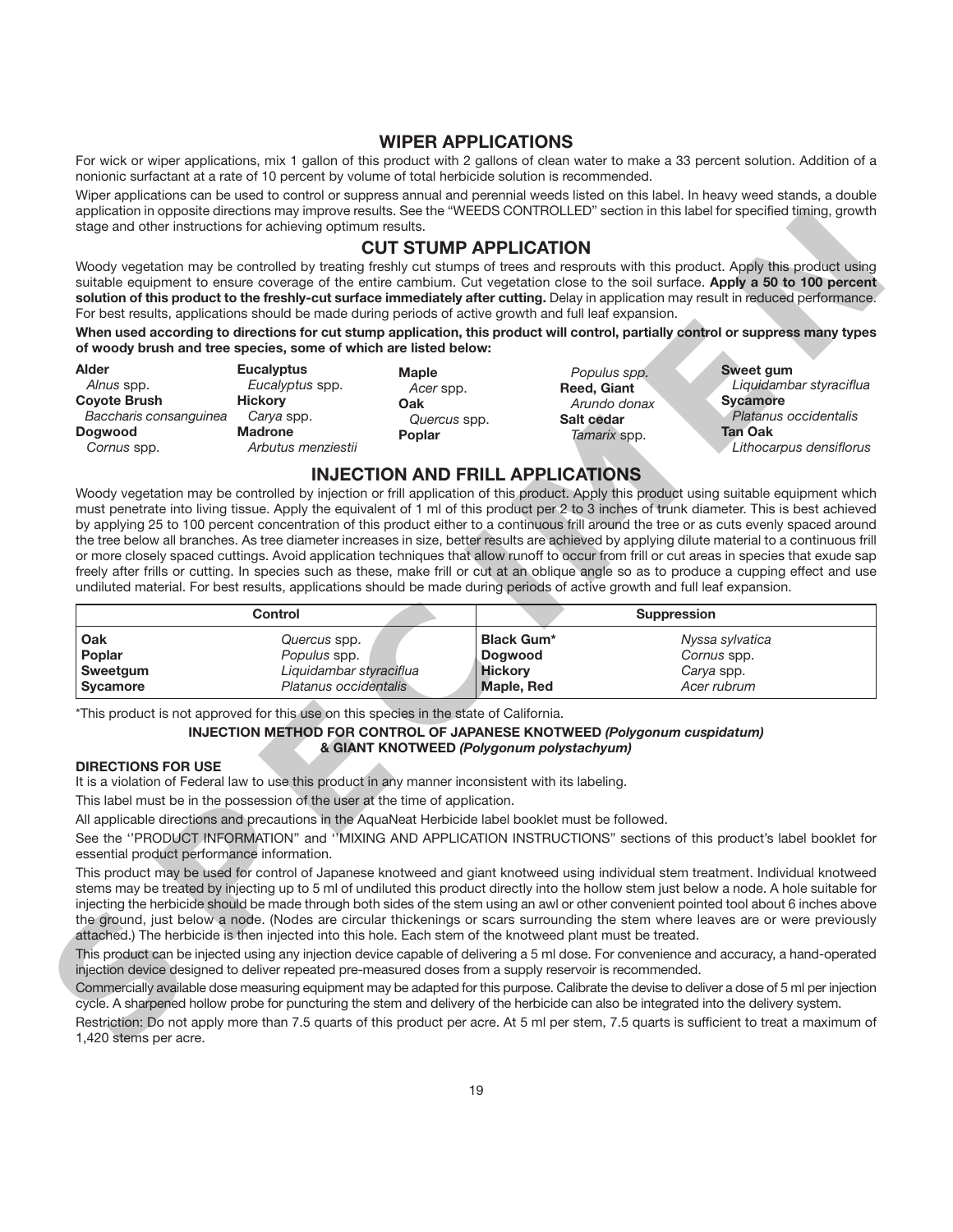#### **RELEASE OF BERMUDAGRASS OR BAHIAGRASS ON NONCROP SITES RELEASE OF DORMANT BERMUDAGRASS AND BAHIAGRASS**

When applied as directed, this product will provide control or suppression of many winter annual weeds and tall fescue for effective release of dormant bermudagrass or bahiagrass. Make applications to dormant bermudagrass or bahiagrass.

For best results on winter annuals, treat when weeds are in an early growth stage (below 6 inches in height) after most have germinated. For best results on tall fescue, treat when fescue is in or beyond the 4- to 6-leaf stage.

#### **WEEDS CONTROLLED**

# **WEEDS CONTROLLED OR SUPPRESSED\***

#### **NOTE: C = Control S = Suppression**

| Apply the specified rates of this product in 10 to 25 gallons of water per acre, plus 2 quarts nonionic surfactant per 100 gallons of total<br>spray volume.                                                                                                                             |   |                                                 |                                                   |              |             |             |
|------------------------------------------------------------------------------------------------------------------------------------------------------------------------------------------------------------------------------------------------------------------------------------------|---|-------------------------------------------------|---------------------------------------------------|--------------|-------------|-------------|
|                                                                                                                                                                                                                                                                                          |   |                                                 |                                                   |              |             |             |
|                                                                                                                                                                                                                                                                                          |   | <b>WEEDS CONTROLLED OR SUPPRESSED*</b>          |                                                   |              |             |             |
| NOTE: C = Control<br>S = Suppression                                                                                                                                                                                                                                                     |   |                                                 |                                                   |              |             |             |
|                                                                                                                                                                                                                                                                                          |   |                                                 |                                                   |              |             |             |
|                                                                                                                                                                                                                                                                                          |   |                                                 | <b>AQUANEAT AQUATIC HERBICIDE (FLUID OZ/ACRE)</b> |              |             |             |
| <b>WEED SPECIES</b>                                                                                                                                                                                                                                                                      | 6 | 9                                               | 12                                                | 18           | 24          | 48          |
| <b>Barley, little</b>                                                                                                                                                                                                                                                                    | S | $\mathbf C$                                     | $\mathbf c$                                       | $\mathbf{C}$ | $\mathbf c$ | $\mathbf c$ |
| Hordeum pusillum                                                                                                                                                                                                                                                                         |   |                                                 | $\mathbf C$                                       |              | C           |             |
| Bedstraw, catchweed<br>Galium aparine                                                                                                                                                                                                                                                    | S | $\mathbf c$                                     |                                                   | C            |             | C           |
| <b>Bluegrass, annual</b>                                                                                                                                                                                                                                                                 | S | $\mathbf C$                                     | $\mathbf C$                                       | C            | C           | C           |
| Poa annual                                                                                                                                                                                                                                                                               |   |                                                 |                                                   |              |             |             |
| <b>Chervil</b>                                                                                                                                                                                                                                                                           | S | $\mathbf c$                                     | $\mathbf C$                                       | C            | C           | C           |
| Chaerophyllum tainturieri                                                                                                                                                                                                                                                                |   |                                                 |                                                   |              |             |             |
| Chickweed, common                                                                                                                                                                                                                                                                        | S | $\mathbf c$                                     | $\mathbf c$                                       | C            | C           | C           |
| Stellaria media                                                                                                                                                                                                                                                                          |   |                                                 |                                                   |              |             |             |
| Clover, crimson                                                                                                                                                                                                                                                                          |   | S                                               | S                                                 | C            | C           | C           |
| Trifolium incarnatum                                                                                                                                                                                                                                                                     |   | S                                               | S                                                 | С            | C           | C           |
| Clover, large hop<br>Trifolium campestre                                                                                                                                                                                                                                                 |   |                                                 |                                                   |              |             |             |
| Speedwell, corn                                                                                                                                                                                                                                                                          | S | C.                                              | $\mathbf C$                                       | C            | С           | C           |
| Veronica arvensis                                                                                                                                                                                                                                                                        |   |                                                 |                                                   |              |             |             |
| Fescue, tall                                                                                                                                                                                                                                                                             |   |                                                 |                                                   |              | S           | S           |
| Festuca arundinacea                                                                                                                                                                                                                                                                      |   |                                                 |                                                   |              |             |             |
| Geranium, Carolina                                                                                                                                                                                                                                                                       |   |                                                 | S                                                 | S            | C           | C           |
| Geranium carolinianum                                                                                                                                                                                                                                                                    |   |                                                 |                                                   |              |             |             |
| <b>Henbit</b>                                                                                                                                                                                                                                                                            |   | S                                               | $\mathbf C$                                       | C            | С           | C           |
| Lamium amplexicaule                                                                                                                                                                                                                                                                      |   |                                                 |                                                   |              |             |             |
| Ryegrass, Italian<br>Lolium multiflorum                                                                                                                                                                                                                                                  |   |                                                 | S                                                 | C            | C           | C           |
| Vetch, common                                                                                                                                                                                                                                                                            |   |                                                 | ${\bf S}$                                         | С            | C           | C           |
| Vicia sativa                                                                                                                                                                                                                                                                             |   |                                                 |                                                   |              |             |             |
| *These rates apply only to sites where an established competitive turf is present.                                                                                                                                                                                                       |   |                                                 |                                                   |              |             |             |
|                                                                                                                                                                                                                                                                                          |   | <b>RELEASE OF ACTIVELY GROWING BERMUDAGRASS</b> |                                                   |              |             |             |
|                                                                                                                                                                                                                                                                                          |   |                                                 |                                                   |              |             |             |
| NOTE: USE ONLY ON SITES WHERE BAHIAGRASS OR BERMUDAGRASS ARE DESIRED FOR GROUND COVER AND SOME<br>TEMPORARY INJURY OR YELLOWING OF THE GRASSES CAN BE TOLERATED.                                                                                                                         |   |                                                 |                                                   |              |             |             |
|                                                                                                                                                                                                                                                                                          |   |                                                 |                                                   |              |             |             |
| When applied as directed, this product will aid in the release of bermudagrass by providing control of annual species listed in the "WEEDS<br>CONTROLLED" section in this label, and suppression or partial control of certain perennial weeds.                                          |   |                                                 |                                                   |              |             |             |
|                                                                                                                                                                                                                                                                                          |   |                                                 |                                                   |              |             |             |
| For control or suppression of those annual species listed in this label, use 3/4 to 2-1/4 pints of this product as a broadcast spray in 10                                                                                                                                               |   |                                                 |                                                   |              |             |             |
| to 25 gallons of spray solution per acre, plus 2 quarts of a nonionic surfactant per 100 gallons of total spray volume. Use the lower rate<br>when treating annual weeds below 6 inches in height (or length of runner in annual vines). Use the higher rate as size of plants increases |   |                                                 |                                                   |              |             |             |
| or as they approach flower or seedhead formation.                                                                                                                                                                                                                                        |   |                                                 |                                                   |              |             |             |
|                                                                                                                                                                                                                                                                                          |   |                                                 |                                                   |              |             |             |
| Use the higher rate for partial control or longer-term suppression of the following perennial species. Use lower rates for shorter-term<br>suppression of growth.                                                                                                                        |   |                                                 |                                                   |              |             |             |
|                                                                                                                                                                                                                                                                                          |   |                                                 |                                                   |              |             |             |
| Bahiagrass Johnsongrass**                                                                                                                                                                                                                                                                |   |                                                 |                                                   |              |             |             |
| Dallisgrass Trumpetcreeper*                                                                                                                                                                                                                                                              |   |                                                 |                                                   |              |             |             |
| Fescue (tall) Vaseygrass                                                                                                                                                                                                                                                                 |   |                                                 |                                                   |              |             |             |

#### **RELEASE OF ACTIVELY GROWING BERMUDAGRASS**

\*Suppression at the higher rate only.

\*\*Johnsongrass is controlled at the higher rate.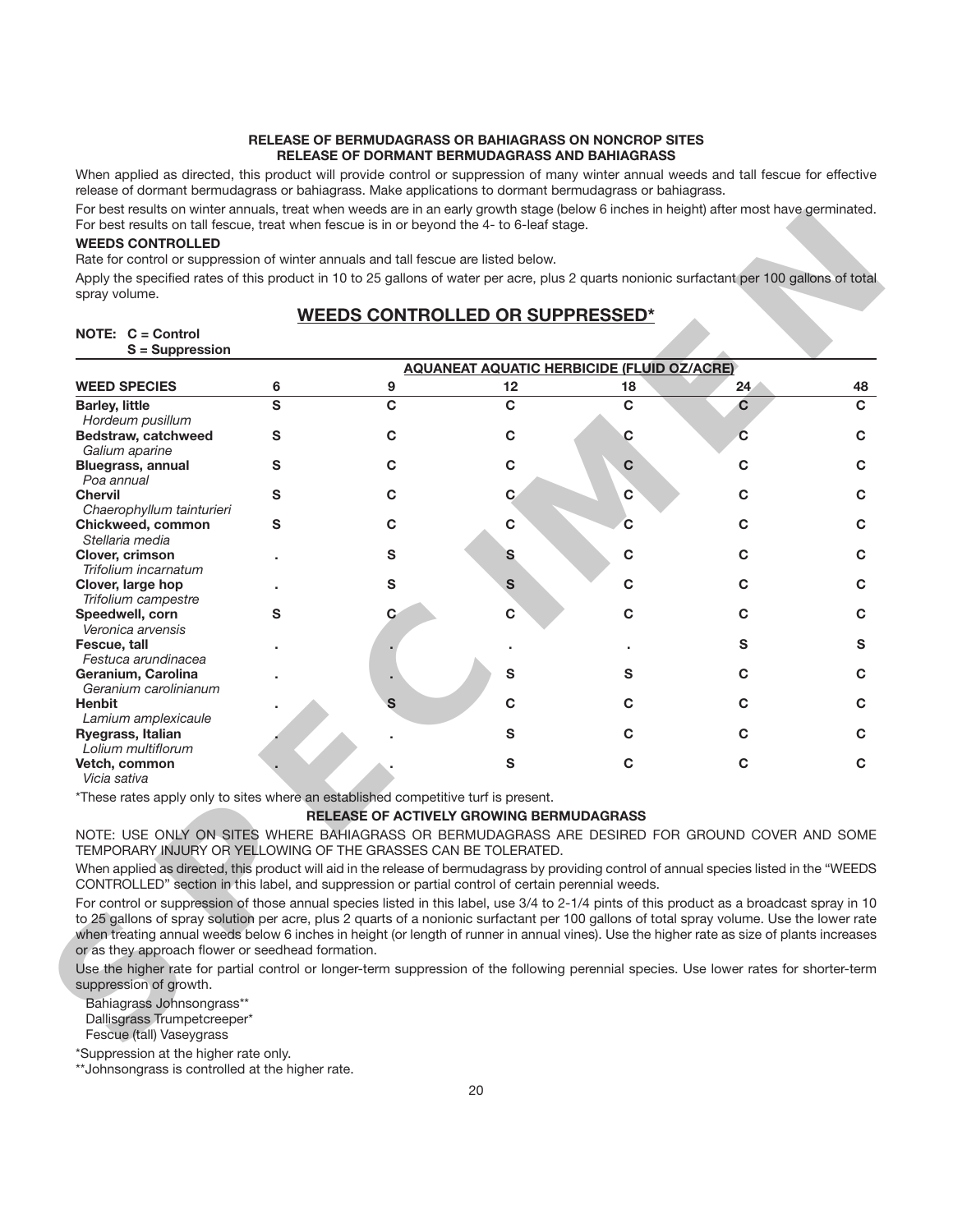Use only on well-established bermudagrass. Bermudagrass injury may result from the treatment but regrowth will occur under moist conditions. Repeat applications in the same season are not recommended, since severe injury may result.

# **BAHIAGRASS SEEDHEAD AND VEGETATIVE SUPPRESSION**

When applied as directed in the "NONCROP SITES" section in this lave, this product will provide significant inhibition of seedhead emergence and will suppress vegetative growth for a period of approximately 45 days with single applications and approximately 120 days with sequential applications.

Apply this product 1 to 2 weeks after full green-up of bahiagrass or after the bahiagrass has been mowed to a uniform height of 3 to 4 inches. Applications must be made prior to seedhead emergence. Apply 5 fluid ounces per acre of this product, plus 2 quarts of an approved nonionic surfactant per 100 gallons of total spray volume in 10 to 25 gallons of water per acre.

Sequential applications of this product plus nonionic surfactant may be made at approximately 45-day intervals to extend the period of seedhead and vegetative growth suppression. For continued vegetative growth suppression, sequential applications must be made prior to seedhead emergence.

Apply no more than 2 sequential applications per year. As a first sequential application, apply 3 fluid ounces of this product per acre plus nonionic surfactant. A second sequential application of 2 to 3 fluid ounces per acre plus nonionic surfactant may be made approximately 45 days after the last application.

# **ANNUAL GRASS GROWTH SUPPRESSION**

For growth suppression of some annual grasses, such as annual ryegrass, wild barley and wild oats growing in coarse turf on roadsides or other industrial areas, apply 3 to 4 ounces of this product in 10 to 40 gallons of spray solution per acre. Mix 2 quarts of a nonionic surfactant per 100 gallons of spray solution. Applications should be made when annual grasses are actively growing and before the seedheads are in the boot stage of development. Treatments made after seedhead emergence may cause injury to the desired grasses.

# **AQUATIC SITES**

When applied as directed and under the conditions described in the "WEEDS CONTROLLED" section in this label, this product will control or partially control the labeled weeds growing in aquatic sites.

**Aquatic Sites** - This product may be applied to emerged weeds in all bodies of fresh and brackish water which may be flowing, nonflowing or transient. This includes lakes, rivers, streams, ponds, estuaries, rice levees, seeps, irrigation and drainage ditches, canals, reservoirs, wastewater treatment facilities, wildlife habitat restoration and management areas, and similar sites.

If aquatic sites are present in the noncrop area and are part of the intended treatment, read and observe the following directions:

#### **This product does not control plants which are completely submerged or have a majority of their foliage under water.**

There is no restriction on the use of treated water for irrigation, recreation or domestic purposes.

Consult local state fish and game agency and water control authorities before applying this product to public water. Permits may be required to treat such water.

**NOTE:** Do not apply this product directly to water within 1/2 mile up-stream of an active potable water intake in flowing water (i.e., river, stream, etc.) or within 1/2 mile of an active potable water intake in a standing body of water such as lake, pond or reservoir. To make aquatic applications around and within 1/2 mile of active potable water intakes, the water intake must be turned off for a minimum period of 48 hours after the application. The water intake may be turned on prior to 48 hours if the glyphosate level in the intake water is below 0.7 parts per million as determined by laboratory analysis. These aquatic applications may be made ONLY in those cases where there are alternative water sources or holding ponds which would permit the turning off of an active potable water intake for a minimum period of 48 hours after the applications. This restriction does not apply to intermittent inadvertent overspray of water in terrestrial use sites. something of the second specific the second and continue and continue and and continue and and continue and continue and continue and continue and continue and continue and continue and continue and continue and continue a

For treatments after drawdown of water or in dry ditches, allow 7 or more days after treatment before reintroduction of water to achieve maximum weed control. Apply this product within 1 day after drawdown to ensure application to actively growing weeds. Floating Mats of vegetation may require retreatment. Avoid wash-off of sprayed foliage by spray boat or recreational boat backwash or by rainfall within 6 hours of application. Do not re-treat within 24 hours following the initial treatment.

Applications made to moving bodies of water must be made while traveling upstream to prevent concentration of this herbicide in water. When making any bankside applications, do not overlap more than 1 foot into open water. Do not spray in bodies of water where weeds do not exist. The maximum application rate of 7-1/2 pints per acre must not be exceeded in any single broadcast application that is being made over water.

When emerged infestations require treatment of the total surface area of impounded water, treating the area in strips may avoid oxygen depletion due to decaying vegetation. Oxygen depletion may result in fish kill.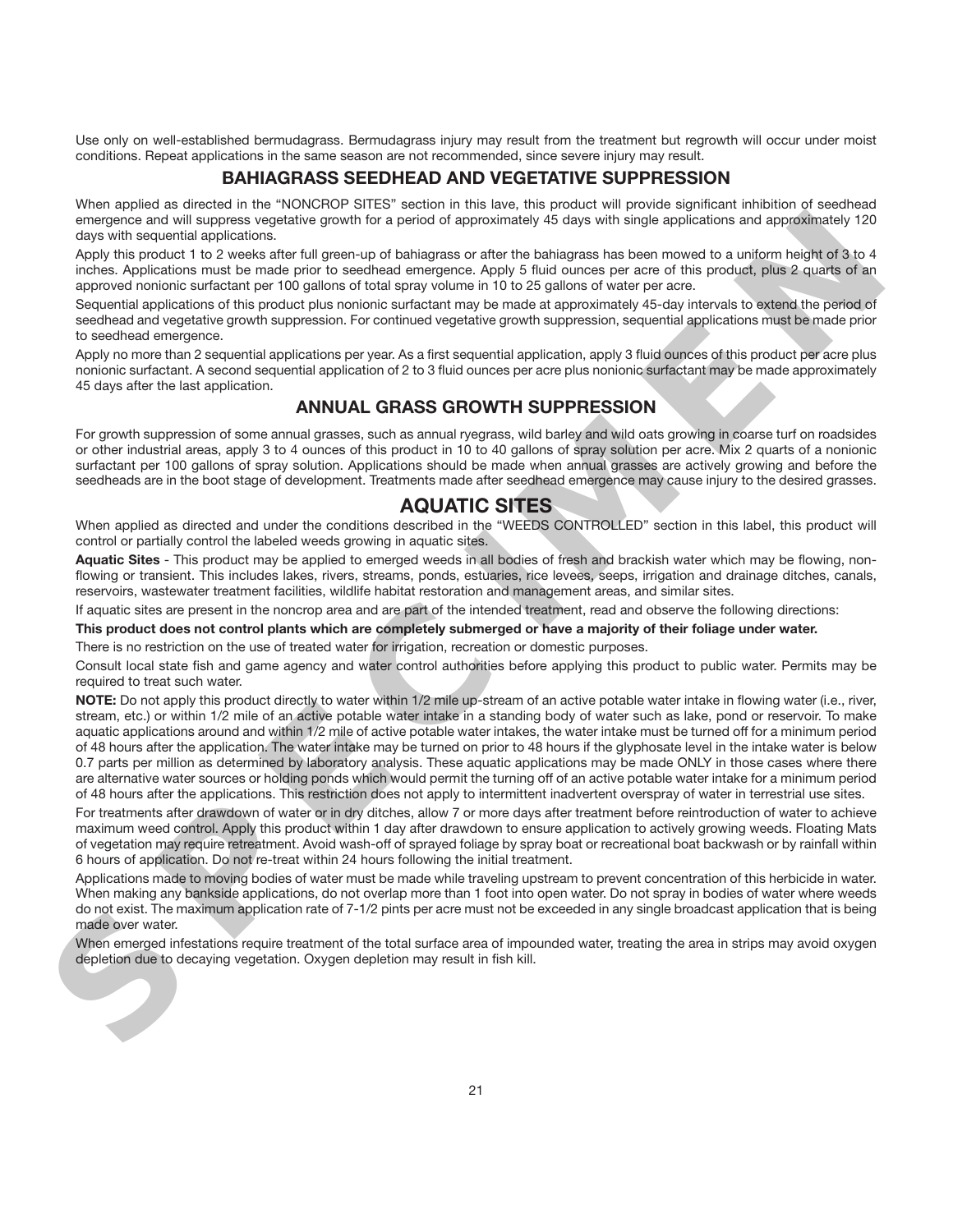# **STORAGE AND DISPOSAL**

Do not contaminate water, food or feed by storage or disposal.

**PESTICIDE STORAGE:** Do not store below 32ºF or above 100ºF. Store in original container in a well-ventilated area separately from fertilizer, feed, and food stuffs. Avoid cross-contamination with other pesticides.

**PESTICIDE DISPOSAL:** Pesticide wastes are toxic. Wastes resulting from this product may be disposed of on site or at an approved waste disposal facility. Improper disposal of excess pesticide, spray mix, or rinsate is a violation of federal law. If these wastes cannot be disposed of according to label instructions, contact the state agency responsible for pesticide regulation or the Hazardous Waste representative at the nearest EPA Regional Office for guidance.

#### **CONTAINER DISPOSAL [HANDLING]:**

[**Note to Reviewer:** The following statement will be included on all Final Printed Labels bearing multiple Container Disposal (Container Handling) statements] "**NOTE:** This product is available in multiple containers. Refer to the Net Contents section of this products labeling for the applicable "Nonrefillable" or "Refillable" designation. Follow the container disposal [handling] instructions below that apply to your container type / size. [**Note to Reviewer:** The bracketed section headers will be included when multiple container types / sizes are listed on the label.]

[**Nonrefillable Containers 5 Gallons or Less:**] Nonrefillable container. Do not reuse or refill this container. Triple rinse container (or equivalent) promptly after emptying. **Triple rinse as follows:** Empty the remaining contents into application equipment or a mix tank and drain for 10 seconds after the flow begins to drip. Fill the container 1/4 full with water and recap. Shake for 10 seconds. Pour rinsate into application equipment or a mix tank or store rinsate for later use or disposal. Drain for 10 seconds after the flow begins to drip. Repeat this procedure two more times. Then offer for recycling or reconditioning, or puncture and dispose of in a sanitary landfill, or by other procedures approved by State and local authorities. Plastic containers are also disposable by incineration, or, if allowed by State and local authorities, by burning. If burned stay out of smoke

[**Nonrefillable containers larger than 5 gallons:** ] Nonrefillable container. Do not reuse or refill this container. Offer for recycling if available. Triple rinse or pressure rinse container (or equivalent) promptly after emptying. Triple rinse as follows: Empty the remaining contents into application equipment or a mix tank. Fill the container 1/4 full with water. Replace and tighten closures. Tip container on its side and roll it back and forth, ensuring at least one complete revolution, for 30 seconds. Stand the container on its end and tip it back and forth several times. Turn the container over onto its other end and tip it back and forth several times. Empty the rinsate into application equipment or a mix tank or store rinsate for later use or disposal. Repeat this procedure two more times. **Pressure rinse as follows:** Empty the remaining contents into application equipment or a mix tank and continue to drain for 10 seconds after the flow begins to drip. Hold container upside down over application equipment or mix tank and continue to drain for 10 seconds after the flow begins to drip. Hold container upside down over application equipment or mix tank or collect rinsate for later use or disposal. Insert pressure rinsing nozzle in the side of the container, and rinse at about 40 psi for at least 30 seconds. Drain for 10 seconds after the flow begins to drip. website the state of the state of the state of the state of the state of the state of the state of the state of the state of the state of the state of the state of the state of the state of the state of the state of the s

[**Refillable containers larger than 5 gallons:** ] Refillable container. Refill this container with pesticide only. Do not reuse this container for any other purpose. Cleaning the container before final disposal is the responsibility of the person disposing of the container. Cleaning before refilling is the responsibility of the refiller. To clean the container before final disposal, empty the remaining contents from this container into application equipment or a mix tank. Fill the container about 10% full with water and, if possible, spray all sides while adding water. If practical, agitate vigorously or recirculate water with the pump for two minutes. Pour or pump rinsate into application equipment or rinsate collection system. Repeat this rinsing procedure two more times.

[**Refillable containers larger than 5 gallons:** ] Refillable container. Refill this container with pesticide only. Do not reuse this container for any other purpose. Cleaning the container before final disposal is the responsibility of the person disposing of the container. Cleaning before refilling is the responsibility of the refiller. To clean the container before final disposal, empty the remaining contents from this container into application equipment or a mix tank. Fill the container about 10% full with water. Agitate vigorously or recirculate water with the pump for two minutes. Pour or pump rinsate into application equipment or rinsate collection system. Repeat this rinsing procedure two more times.